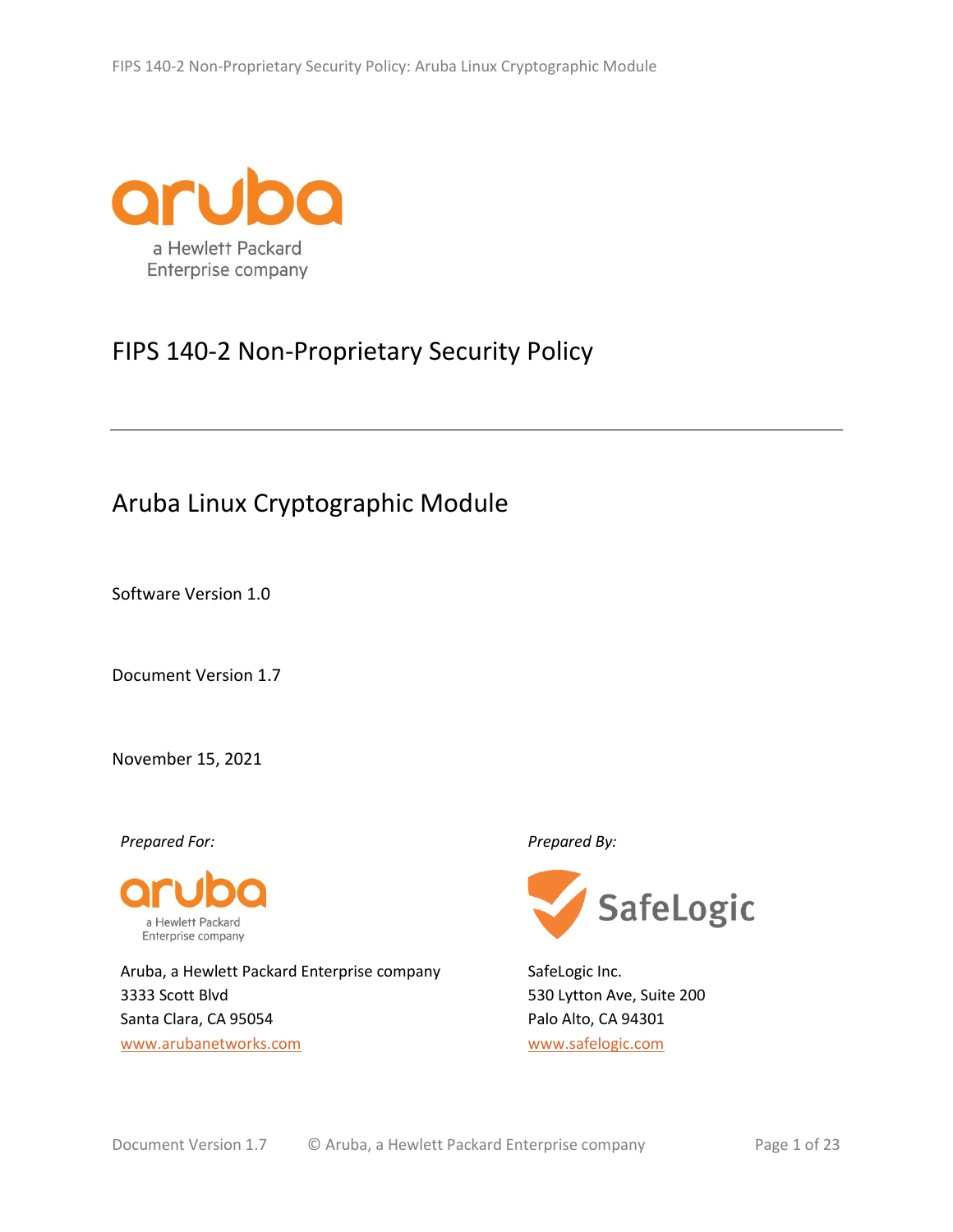# **Abstract**

This document provides a non-proprietary FIPS 140-2 Security Policy for Aruba Linux Cryptographic Module.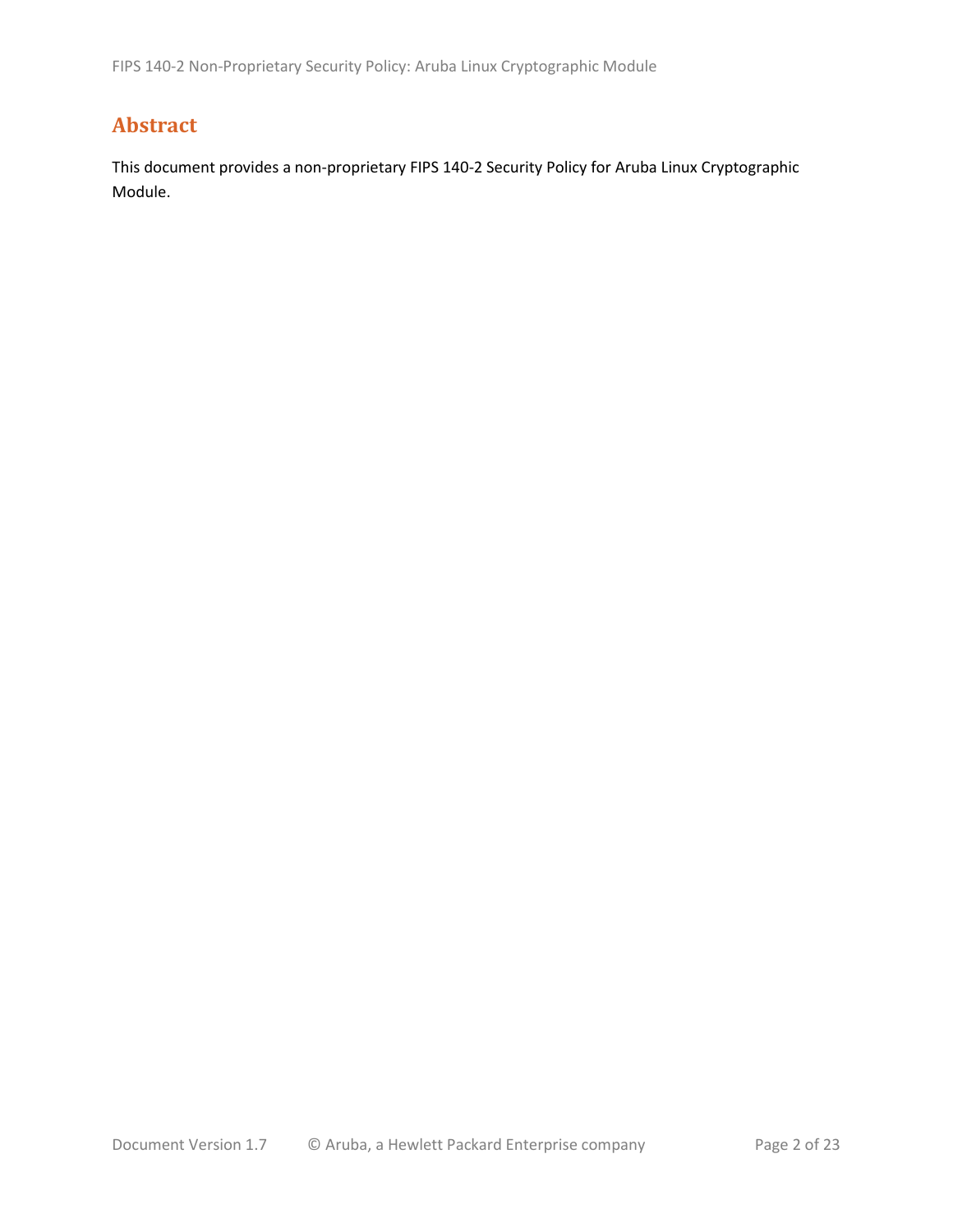# **Table of Contents**

| $\mathbf{1}$ |               |                                                                                                 |  |
|--------------|---------------|-------------------------------------------------------------------------------------------------|--|
|              | 1.1           |                                                                                                 |  |
|              | 1.2           |                                                                                                 |  |
|              | 1.3           |                                                                                                 |  |
|              | 1.4           |                                                                                                 |  |
|              | 1.5           |                                                                                                 |  |
| $\mathbf{2}$ |               |                                                                                                 |  |
|              | 2.1           |                                                                                                 |  |
|              | 2.1.1         |                                                                                                 |  |
|              | 2.1.2         |                                                                                                 |  |
|              | 2.1.3         |                                                                                                 |  |
|              | $2.2^{\circ}$ |                                                                                                 |  |
|              | 2.3           |                                                                                                 |  |
|              | 2.3.1         |                                                                                                 |  |
|              | 2.3.2         |                                                                                                 |  |
|              | 2.4           |                                                                                                 |  |
|              | $2.5\,$       |                                                                                                 |  |
|              | 2.6           |                                                                                                 |  |
|              | 2.6.1         |                                                                                                 |  |
|              | 2.6.2         | Key/Critical Security Parameter (CSP) Authorized Access and Use by Role and Service/Function 18 |  |
|              | 2.6.3         |                                                                                                 |  |
|              | 2.6.4         |                                                                                                 |  |
|              | 2.7           |                                                                                                 |  |
|              | 2.7.1         |                                                                                                 |  |
|              | 2.7.2         |                                                                                                 |  |
|              | 2.7.3         |                                                                                                 |  |
|              | 2.8           |                                                                                                 |  |
| 3            |               |                                                                                                 |  |
|              | 3.1           |                                                                                                 |  |
|              | 3.1.1         |                                                                                                 |  |
|              | 3.1.2         |                                                                                                 |  |
|              | $3.2^{\circ}$ |                                                                                                 |  |
|              | 3.2.1         |                                                                                                 |  |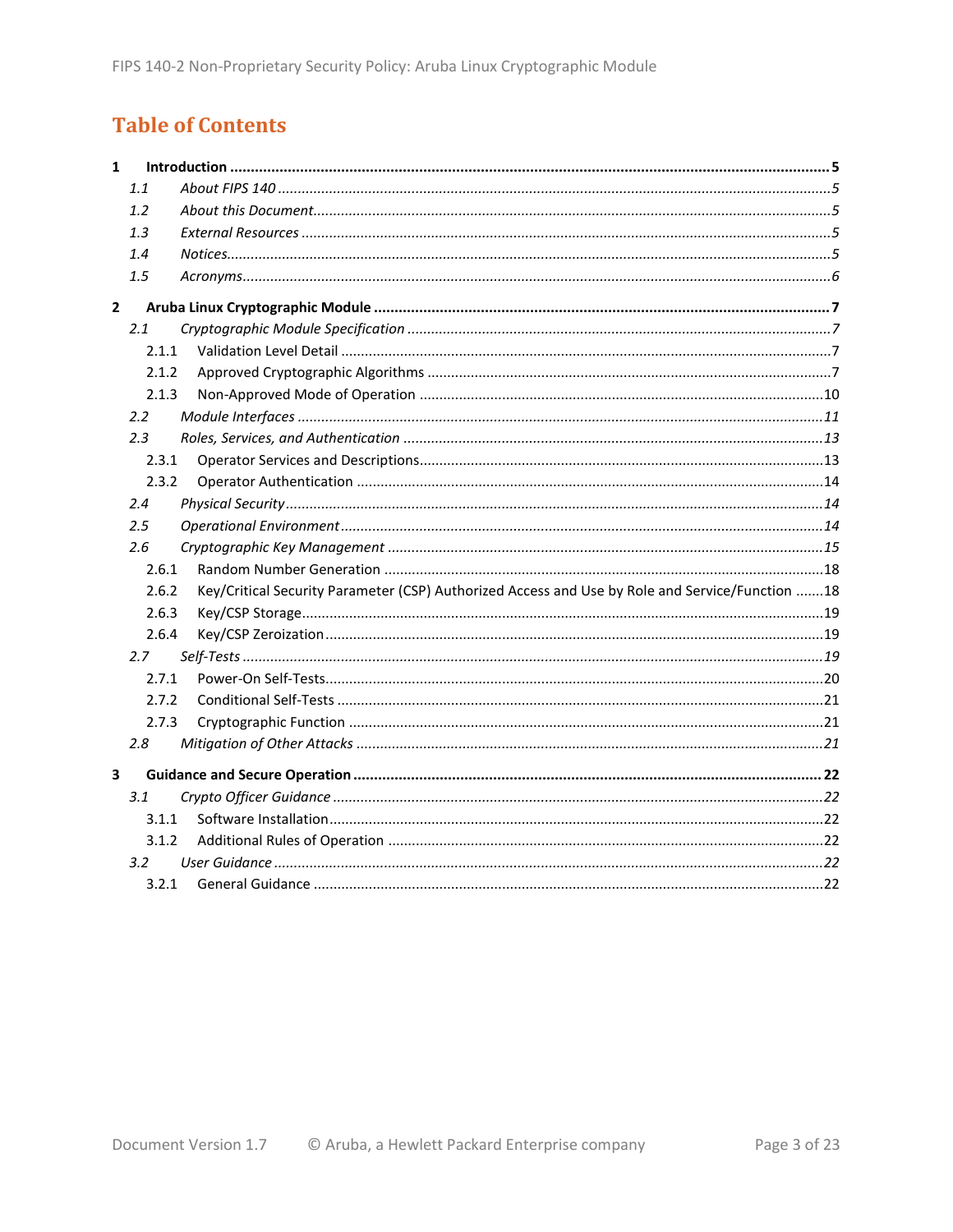# **List of Tables**

# **List of Figures**

|--|--|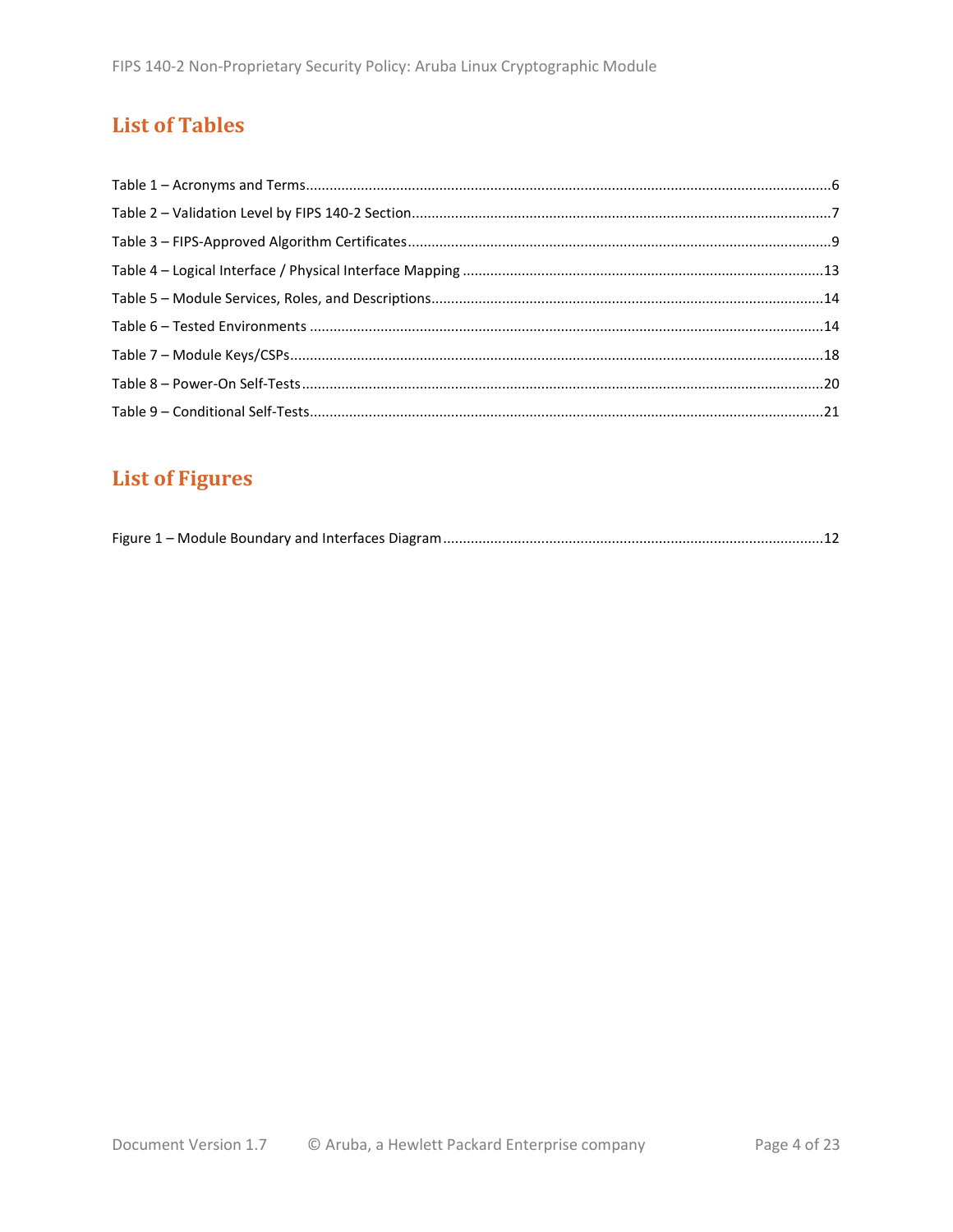# <span id="page-4-0"></span>**1 Introduction**

# <span id="page-4-1"></span>**1.1 About FIPS 140**

Federal Information Processing Standards Publication 140-2 — Security Requirements for Cryptographic Modules specifies requirements for cryptographic modules to be deployed in a Sensitive but Unclassified environment. The National Institute of Standards and Technology (NIST) and Canadian Centre for Cyber Security (CCCS) Cryptographic Module Validation Program (CMVP) run the FIPS 140 program. The NVLAP accredits independent testing labs to perform FIPS 140 testing; the CMVP validates modules meeting FIPS 140 validation. *Validated* is the term given to a module that is documented and tested against the FIPS 140 criteria.

More information is available on the CMVP website at [http://csrc.nist.gov/groups/STM/cmvp/index.html.](http://csrc.nist.gov/groups/STM/cmvp/index.html)

## <span id="page-4-2"></span>**1.2 About this Document**

This non-proprietary Cryptographic Module Security Policy for Aruba Linux Cryptographic Module from Aruba, a Hewlett Packard Enterprise company (Aruba) provides an overview of the product and a highlevel description of how it meets the security requirements of FIPS 140-2. This document contains details on the module's cryptographic keys and critical security parameters. This Security Policy concludes with instructions and guidance on running the module in a FIPS 140-2 mode of operation.

Aruba Linux Cryptographic Module may also be referred to as the "module" in this document.

## <span id="page-4-3"></span>**1.3 External Resources**

The Aruba website [\(https://www.arubanetworks.com/\)](https://www.arubanetworks.com/) contains information on Aruba services and products. The Cryptographic Module Validation Program website contains links to the FIPS 140-2 certificate and Aruba contact information.

### <span id="page-4-4"></span>**1.4 Notices**

This document may be freely reproduced and distributed in its entirety without modification.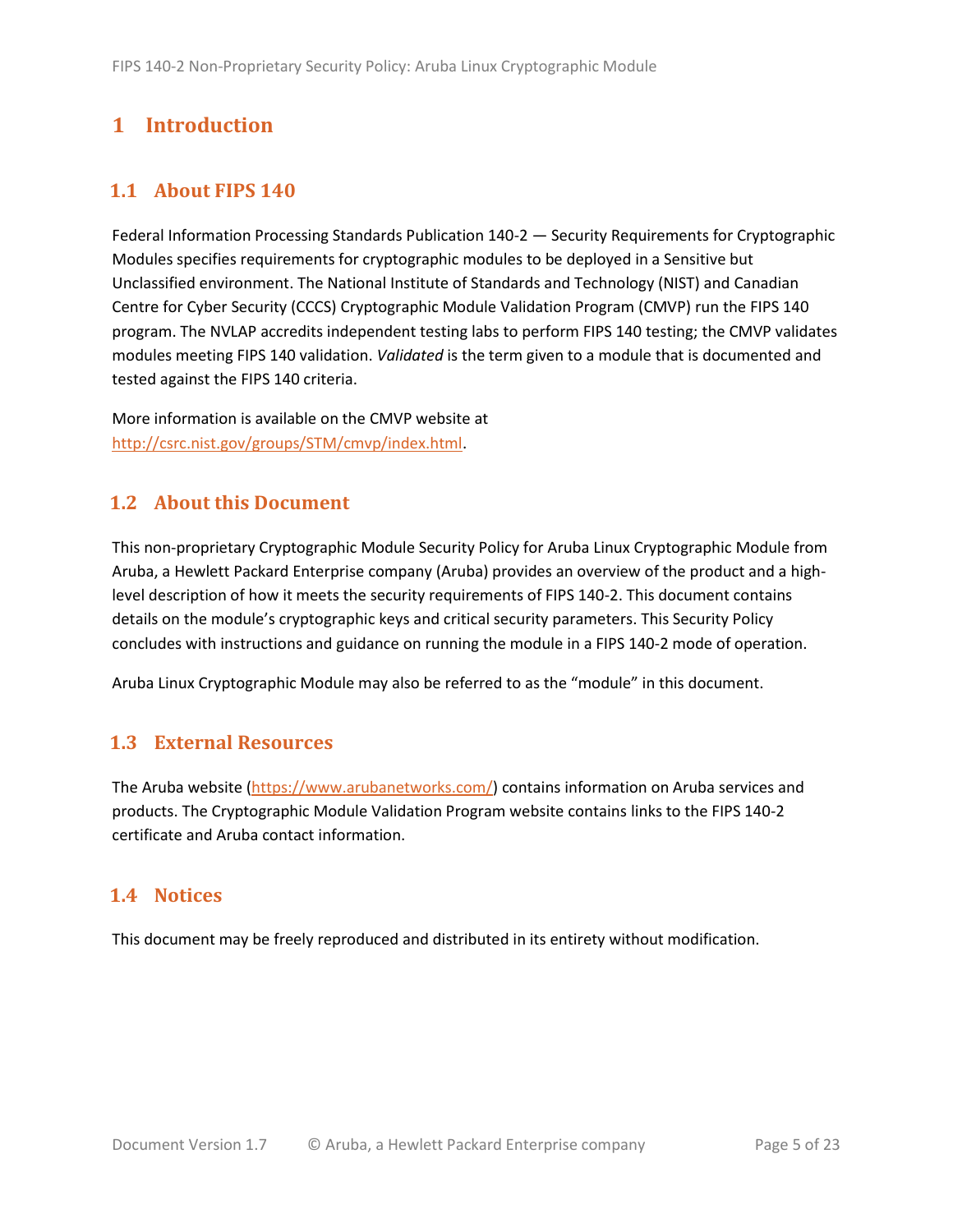# <span id="page-5-0"></span>**1.5 Acronyms**

| <b>Acronym</b>                                         | Term                                           |
|--------------------------------------------------------|------------------------------------------------|
| <b>AES</b>                                             | <b>Advanced Encryption Standard</b>            |
| <b>ANSI</b>                                            | American National Standards Institute          |
| <b>API</b><br><b>Application Programming Interface</b> |                                                |
| <b>CMVP</b>                                            | Cryptographic Module Validation Program        |
| CO                                                     | Crypto Officer                                 |
| CCCS                                                   | Canadian Centre for Cyber Security             |
| <b>CSP</b>                                             | <b>Critical Security Parameter</b>             |
| <b>DES</b>                                             | Data Encryption Standard                       |
| <b>DH</b>                                              | Diffie-Hellman                                 |
| <b>DRBG</b>                                            | Deterministic Random Bit Generator             |
| <b>DSA</b>                                             | Digital Signature Algorithm                    |
| <b>EC</b>                                              | <b>Elliptic Curve</b>                          |
| <b>EMC</b>                                             | <b>Electromagnetic Compatibility</b>           |
| <b>EMI</b>                                             | Electromagnetic Interference                   |
| <b>FCC</b>                                             | <b>Federal Communications Commission</b>       |
| <b>FIPS</b>                                            | <b>Federal Information Processing Standard</b> |
| <b>GPC</b>                                             | General Purpose Computer                       |
| GUI                                                    | <b>Graphical User Interface</b>                |
| <b>HMAC</b>                                            | (Keyed-) Hash Message Authentication Code      |
| <b>KAT</b>                                             | <b>Known Answer Test</b>                       |
| <b>MAC</b>                                             | <b>Message Authentication Code</b>             |
| <b>MD</b>                                              | <b>Message Digest</b>                          |
| <b>NIST</b>                                            | National Institute of Standards and Technology |
| <b>OS</b>                                              | <b>Operating System</b>                        |
| <b>PKCS</b>                                            | Public-Key Cryptography Standards              |
| <b>PRNG</b>                                            | Pseudo Random Number Generator                 |
| <b>PSS</b>                                             | Probabilistic Signature Scheme                 |
| <b>RNG</b>                                             | Random Number Generator                        |
| <b>RSA</b>                                             | Rivest, Shamir, and Adleman                    |
| <b>SHA</b>                                             | Secure Hash Algorithm                          |
| SSL                                                    | Secure Sockets Layer                           |
| Triple-DES                                             | Triple Data Encryption Algorithm               |
| <b>TLS</b>                                             | <b>Transport Layer Security</b>                |
| <b>USB</b>                                             | <b>Universal Serial Bus</b>                    |

The following table defines acronyms found in this document:

**Table 1 – Acronyms and Terms**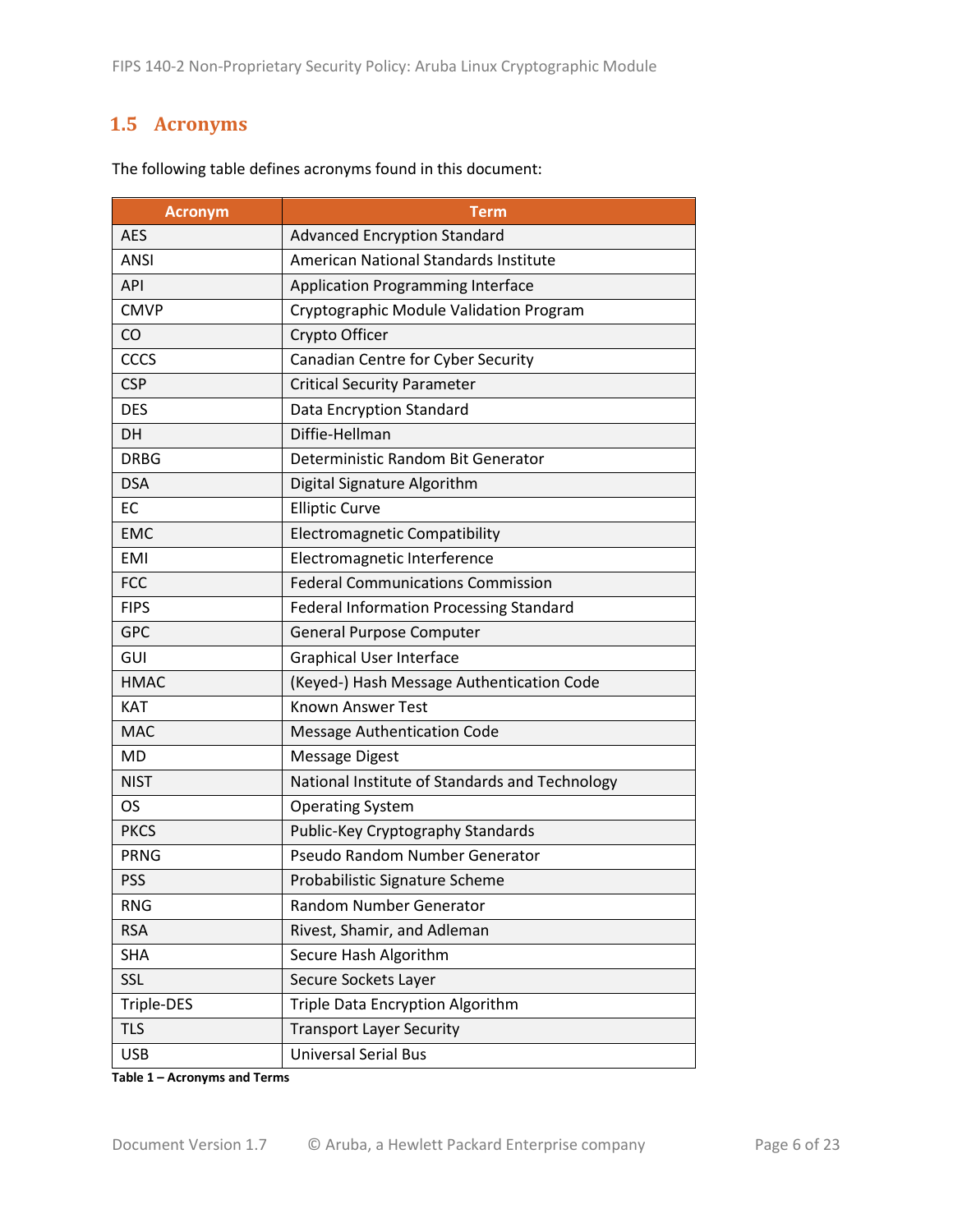# <span id="page-6-0"></span>**2 Aruba Linux Cryptographic Module**

# <span id="page-6-1"></span>**2.1 Cryptographic Module Specification**

The Aruba Linux Cryptographic Module provides cryptographic functions for the Aruba ClearPass and AirWave products.

The module's logical cryptographic boundary is the shared library files and their integrity check HMAC files. The module is a multi-chip standalone embodiment installed on a General Purpose Device.

All operations of the module occur via calls from host applications and their respective internal daemons/processes. As such there are no untrusted services calling the services of the module.

The module supports two modes of operation: Approved and non-Approved. The module will be in the FIPS-approved mode when all power up self-tests have completed successfully, and only Approved algorithms are invoked. See Approved Cryptographic Algorithms section below for a list of the supported Approved algorithms. The non-Approved mode is entered when a non-Approved algorithm is invoked. See Non- Approved Algorithms for a list of non-Approved algorithms.

### <span id="page-6-2"></span>**2.1.1 Validation Level Detail**

| <b>FIPS 140-2 Section Title</b>                              | <b>Validation Level</b> |
|--------------------------------------------------------------|-------------------------|
| Cryptographic Module Specification                           |                         |
| Cryptographic Module Ports and Interfaces                    | 1                       |
| Roles, Services, and Authentication                          |                         |
| <b>Finite State Model</b>                                    | 1                       |
| <b>Physical Security</b>                                     | N/A                     |
| <b>Operational Environment</b>                               | 1                       |
| Cryptographic Key Management                                 | 1                       |
| Electromagnetic Interference / Electromagnetic Compatibility | 1                       |
| Self-Tests                                                   | 1                       |
| Design Assurance                                             | 1                       |
| <b>Mitigation of Other Attacks</b>                           | N/A                     |

The following table lists the level of validation for each area in FIPS 140-2:

**Table 2 – Validation Level by FIPS 140-2 Section**

### <span id="page-6-3"></span>**2.1.2 Approved Cryptographic Algorithms**

The module's cryptographic algorithm implementations have received the following certificate numbers from the Cryptographic Algorithm Validation Program: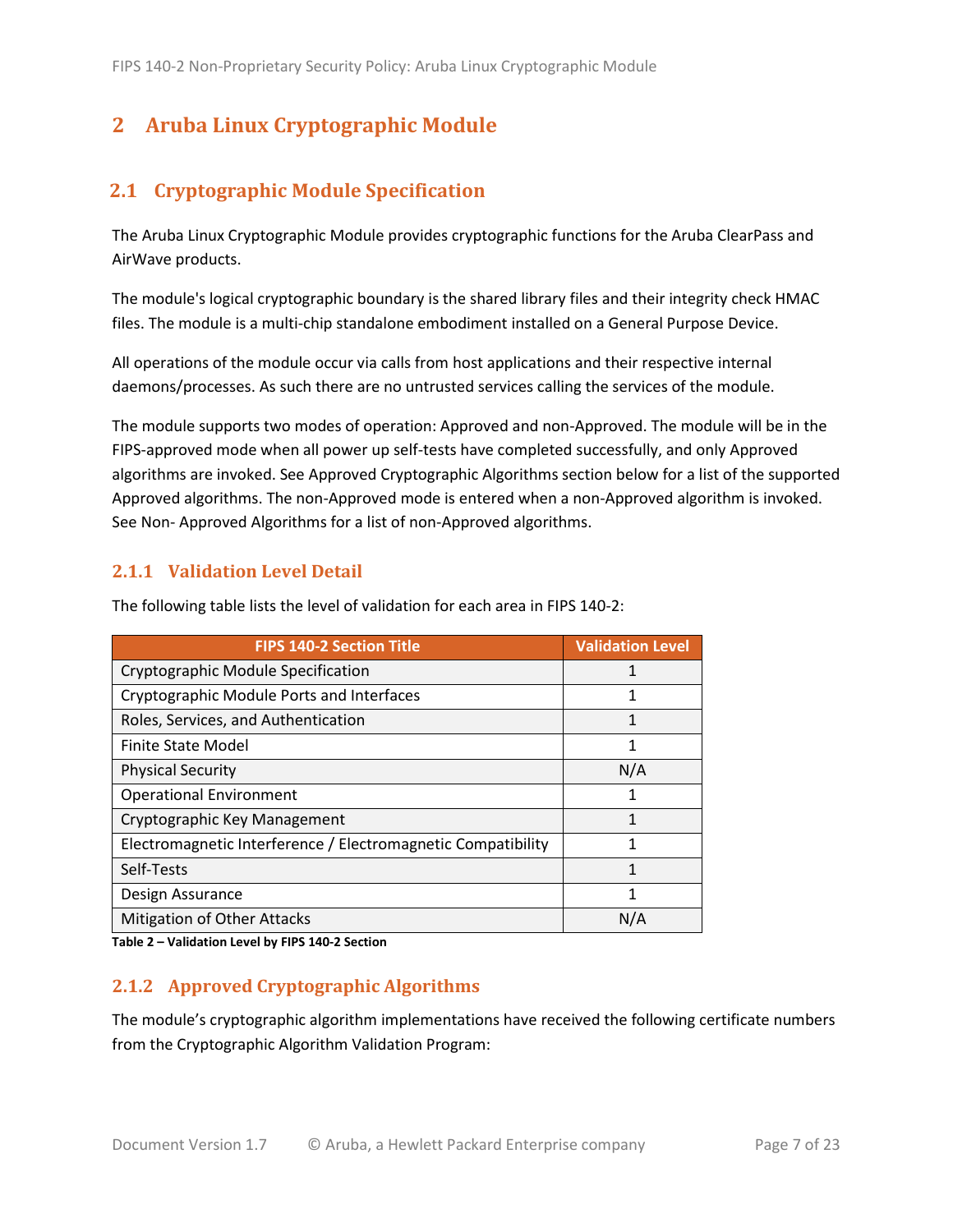| <b>Algorithm</b>                                                                   | <b>CAVP Certificate</b> |
|------------------------------------------------------------------------------------|-------------------------|
| <b>AES</b>                                                                         | 2273                    |
| ECB (e/d; 128, 192, 256)                                                           |                         |
| CBC (e/d; 128, 192, 256)                                                           |                         |
| CFB1 (e/d; 128, 192, 256)                                                          |                         |
| CFB8 (e/d; 128, 192, 256)                                                          |                         |
| OFB (e/d; 128, 192, 256)                                                           |                         |
| <b>CTR</b> (ext only; 128, 192, 256)                                               |                         |
| CCM (KS: 128, 192, 256)                                                            |                         |
| CMAC (Generation/Verification) (KS: 128, 192, 256)                                 |                         |
| <b>GCM</b> (KS: AES_128(e/d), AES_192(e/d), AES_256(e/d))                          |                         |
| HMAC-SHA-1, HMAC-SHA-224, HMAC-SHA-256, HMAC- SHA-384, HMAC-SHA-512                | 1391                    |
| <b>DSA</b>                                                                         | 709                     |
| FIPS 186-4                                                                         |                         |
| <b>PQG Gen: 2048 &amp; 3072 (using SHA-2)</b>                                      |                         |
| PQG Ver: 1024, 2048 & 3072 (using SHA-1 and SHA-2)                                 |                         |
| Key Pair: 2048-bit & 3072-bit                                                      |                         |
| Sig Gen: 2048-bit & 3072-bit (using SHA-2)                                         |                         |
| Sig Ver: 1024-bit, 2048-bit & 3072-bit (using SHA-1 & SHA-2)                       |                         |
| <b>ECDSA</b>                                                                       | 368                     |
| FIPS 186-4                                                                         |                         |
| Key Pair Generation: Curves (P-224, P-256, P-384, P-521, K-233, K-283, K-409, K-   |                         |
| 571, B-233, B-283, B-409 & B-571)                                                  |                         |
| PKV: Curves All P, K & B                                                           |                         |
| Sig Gen: (P-224, P-256, P-384, P-521, K-233, K-283, K-409, K-571, B-233, B-283, B- |                         |
| 409 & B-571) (SHA-2)                                                               |                         |
| Sig Ver: Curves (P-192, P224, P-256, P-384, P-521, K-163, K-233, K-283, K-409, K-  |                         |
| 571, B-163, B-233, B-283, B-409 & B-571) (using SHA-1 and SHA-2)                   |                         |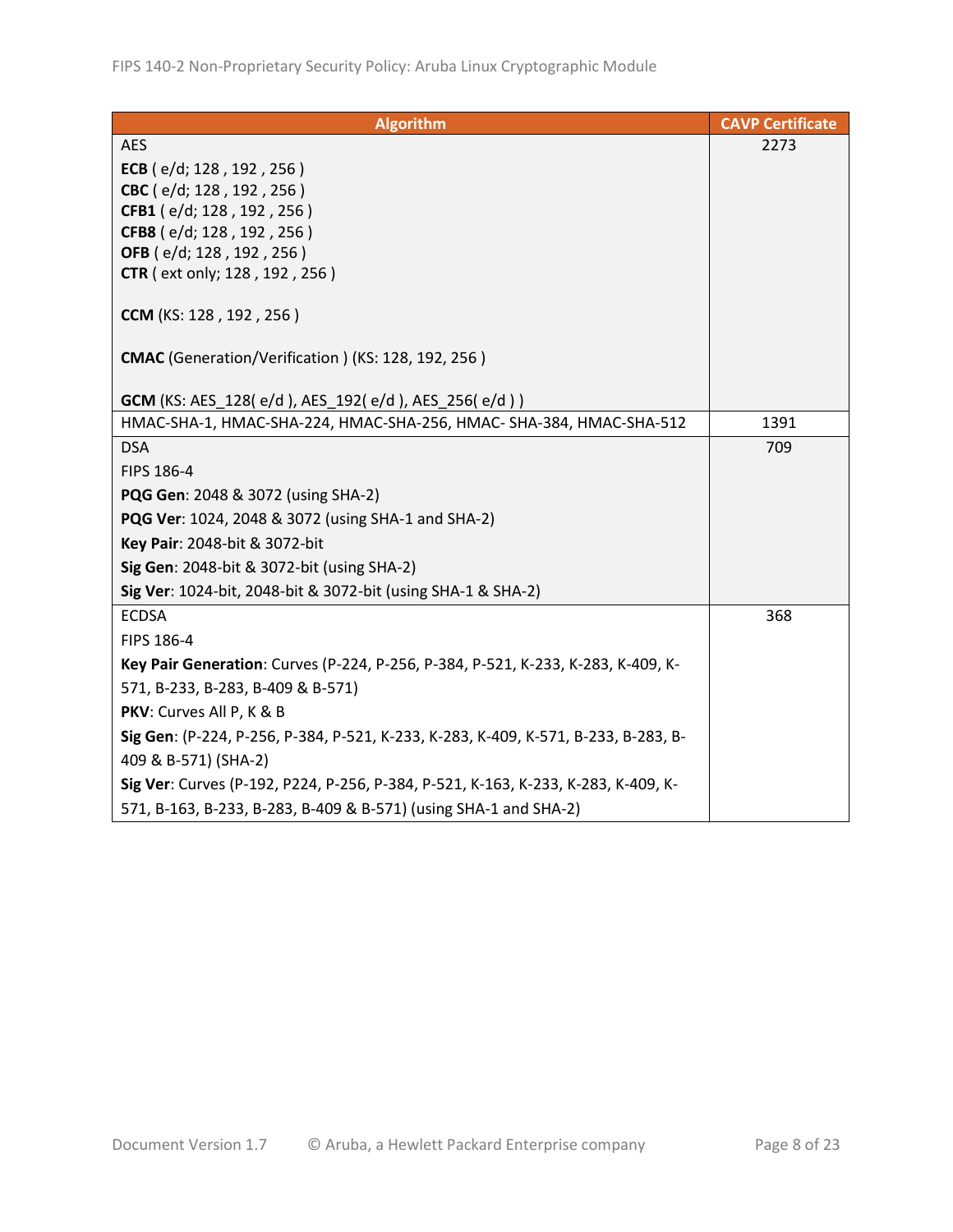| <b>Algorithm</b>                                                                | <b>CAVP Certificate</b> |
|---------------------------------------------------------------------------------|-------------------------|
| RSA (X9.31, PKCS #1.5, PSS)                                                     | 1166                    |
| FIPS 186-2                                                                      |                         |
| <b>ANSIX9.31</b>                                                                |                         |
| Sig Gen: 4096 bit (using SHA-2)                                                 |                         |
| Sig Ver: 1024-bit, 1536-bit, 2048-bit, 3072-bit, 4096-bit (any SHA size)        |                         |
|                                                                                 |                         |
| <b>PKCS1 V15</b>                                                                |                         |
| Sig Gen: 4096-bit (using SHA-2)                                                 |                         |
| Sig Ver: 1024-bit, 1536-bit, 2048-bit, 3072-bit, 4096-bit (any SHA size)        |                         |
|                                                                                 |                         |
| <b>PSS</b>                                                                      |                         |
| Sig Gen: 4096-bit (using SHA-2)                                                 |                         |
| Sig Ver: 1024-bit, 1536-bit, 2048-bit, 3072-bit, 4096-bit (any SHA size)        |                         |
|                                                                                 |                         |
| FIPS 186-4                                                                      |                         |
| <b>ANSIX9.31</b>                                                                |                         |
| Sig Gen: 2048-bit & 3072-bit (using SHA-2)                                      |                         |
| Sig Ver: 1024-bit, 2048-bit, & 3072-bit (any SHA size)                          |                         |
|                                                                                 |                         |
| <b>PKCS1 V15</b>                                                                |                         |
| Sig Gen: 2048-bit & 3072-bit (using SHA-2)                                      |                         |
| Sig Ver: 1024-bit, 2048-bit, & 3072-bit (any SHA size)                          |                         |
|                                                                                 |                         |
| <b>PSS</b>                                                                      |                         |
| Sig Gen: 2048-bit & 3072-bit (using SHA-2)                                      |                         |
| Sig Ver: 1024-bit, 2048-bit, & 3072-bit (any SHA size)                          |                         |
| SHA-1, SHA-224, SHA-256, SHA-384, SHA-512                                       | 1954                    |
| Triple-DES                                                                      | 1420                    |
| TECB(KO 1 e/d, KO 2 d only)                                                     |                         |
| TCBC(KO 1 e/d, KO 2 d only)                                                     |                         |
| TCFB1(KO1e/d, KO2donly)                                                         |                         |
| TCFB8(KO 1 e/d, KO 2 d only)                                                    |                         |
| TCFB64(KO 1 e/d, KO 2 d only)                                                   |                         |
| TOFB(KO 1 e/d, KO 2 d only)                                                     |                         |
|                                                                                 |                         |
| <b>CMAC</b> (KS: 3-Key; Generation/Verification; Block Size(s): Full / Partial) |                         |
| SP 800-90A Rev.1 DRBG (Hash DRBG, HMAC DRBG, CTR DRBG)                          | 281                     |
| <b>CKG</b>                                                                      | Vendor Affirmed         |

**Table 3 – FIPS-Approved Algorithm Certificates**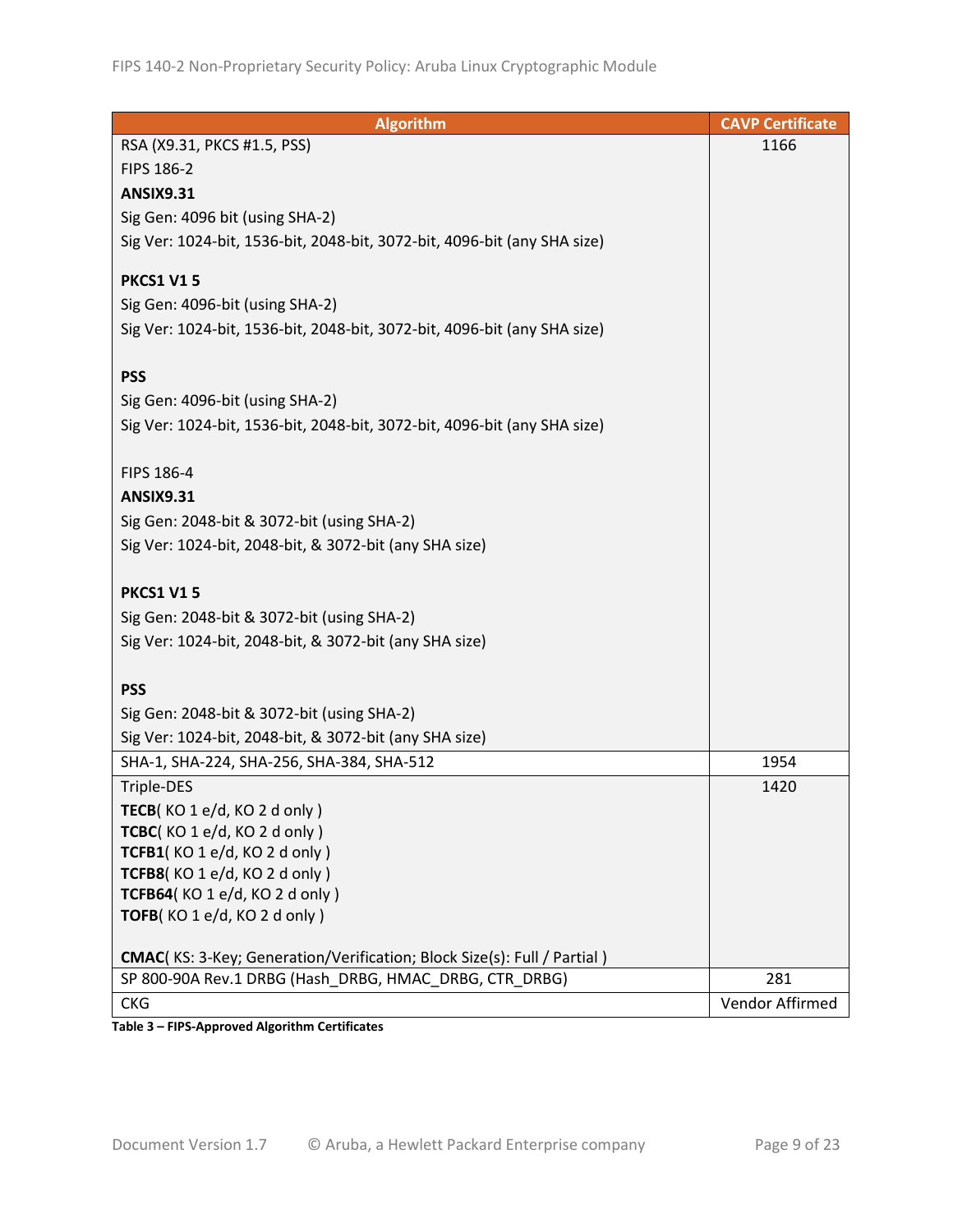#### <span id="page-9-0"></span>**2.1.3 Non-Approved Mode of Operation**

The module supports a non-approved mode of operation. The algorithms listed in this section are not to be used by the operator in the FIPS Approved mode of operation.

The following algorithms shall not be used:

- AES XTS (  $(KS: XTS_128$  (  $(e/d)$   $(f/p)$  )  $KS: XTS_256$  (  $(e/d)$   $(f/p)$  )
- EC Diffie-Hellman
- RSA (key wrapping; key establishment methodology provides up to 256 bits of encryption strength)
- GMAC

The following algorithms are disallowed as of January 1, 2016 per the NIST SP 800-131A algorithm transitions:

- Random Number Generator Based on ANSI X9.31 Appendix A.2.4
- Two-Key Triple DES Encryption
- Dual EC DRBG

The following algorithms are disallowed as of January 1, 2014 per the NIST SP 800-131A algorithm transitions:

• FIPS 186-4 DSA PQG Gen 1024-bit (any SHA size), 2048-bit & 3072-bit using SHA-1 Key Gen 1024-bit (any SHA size), 2048-bit & 3072-bit using SHA-1 Sig Gen 1024-bit (any SHA size), 2048-bit & 3072-bit using SHA-1 • FIPS 186-2 DSA PQG Gen 1024-bit (any SHA size) PQG Ver 1024-but Key Gen 1024-bit Sig Gen 1024-bit (any SHA size), 2048-bit & 3072-bit using SHA-1 • FIPS 186-2 RSA **ANSIX9.31** Key Gen 1024 & 1536 **ANSIX9.31** Sig Gen 1024 & 1536 (any SHA size); 2048, 3072 & 4096 using SHA-1 **PKCSI V1 5** Sig Gen 1024 & 1536 (any SHA size); 2048, 3072 & 4096 using SHA-1 **PSS** Sig Gen 1024 & 1536 (any SHA size); 2048, 3072 & 4096 using SHA-1 • FIPS 186-4 RSA **ANSIX9.31** Sig Gen 1024 using SHA-1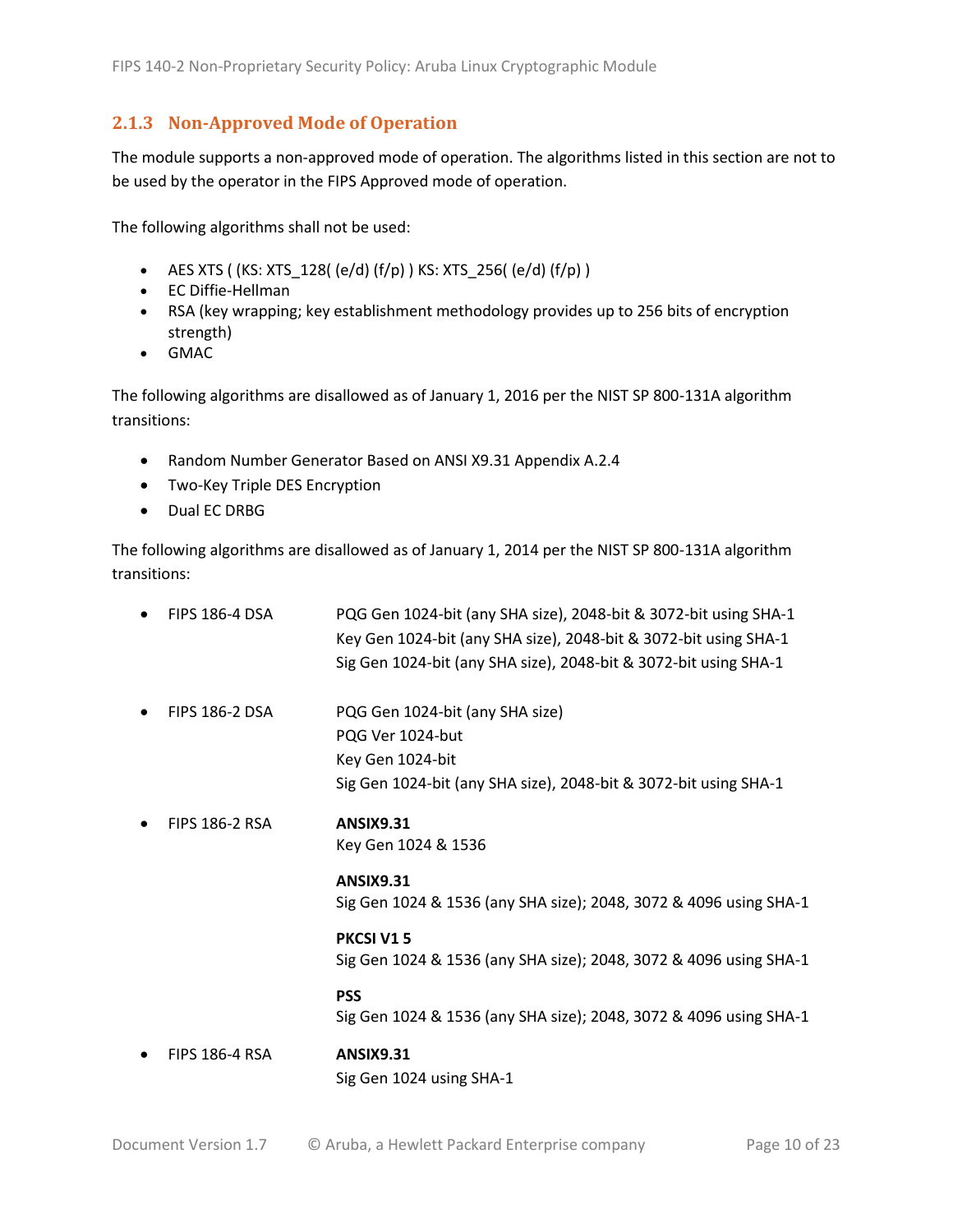#### **PKCSI V1 5** Sig Gen 1024 using SHA-1

**PSS** Sig Gen 1024 using SHA-1

| $\bullet$ | FIPS 186-2 ECDSA | Key Pair Generation: Curves P-192, K-163 & B-163<br><b>PKV:</b> Curves All P, K & B<br>Sig Gen Curves: All P, K & B<br>Sig Ver Curves: All P, K & B |                                                                        |
|-----------|------------------|-----------------------------------------------------------------------------------------------------------------------------------------------------|------------------------------------------------------------------------|
| $\bullet$ | FIPS 186-4 ECDSA | Key Pair Generation: Curves P-192, K-163 & B-163                                                                                                    |                                                                        |
|           |                  | B-233, B-283, B-409 & B-571) (using SHA-1)<br>P-192-, K-163 & B-163 (any SHA size)                                                                  | Sig Gen Curves P-224, P-256, P-384, P-521, K-233, K-283, K-409, K-571, |

• CVL (ECC CDH KAS)

The following algorithms are disallowed as of September 1, 2020 per the FIPS 186-2 transitions:

- FIPS 186-2 RSA (X9.31, PKCS #1.5, PSS)
	- o **ANSIX9.31**
		- Key Gen: 2048-bit, 3072-bit & 4096-bit
		- Sig Gen: 2048-bit, 3072-bit (any SHA size)
		- Sig Gen: 4096-bit using SHA-1
	- o **PKCS1 V1 5**
		- Sig Gen: 2048-bit, 3072-bit (any SHA size)
		- Sig Gen: 4096-bit using SHA-1
	- o **PSS**
		- Sig Gen: 2048-bit, 3072-bit (any SHA size)
		- Sig Gen: 4096-bit using SHA-1

### <span id="page-10-0"></span>**2.2 Module Interfaces**

The figure below shows the module's physical and logical block diagram: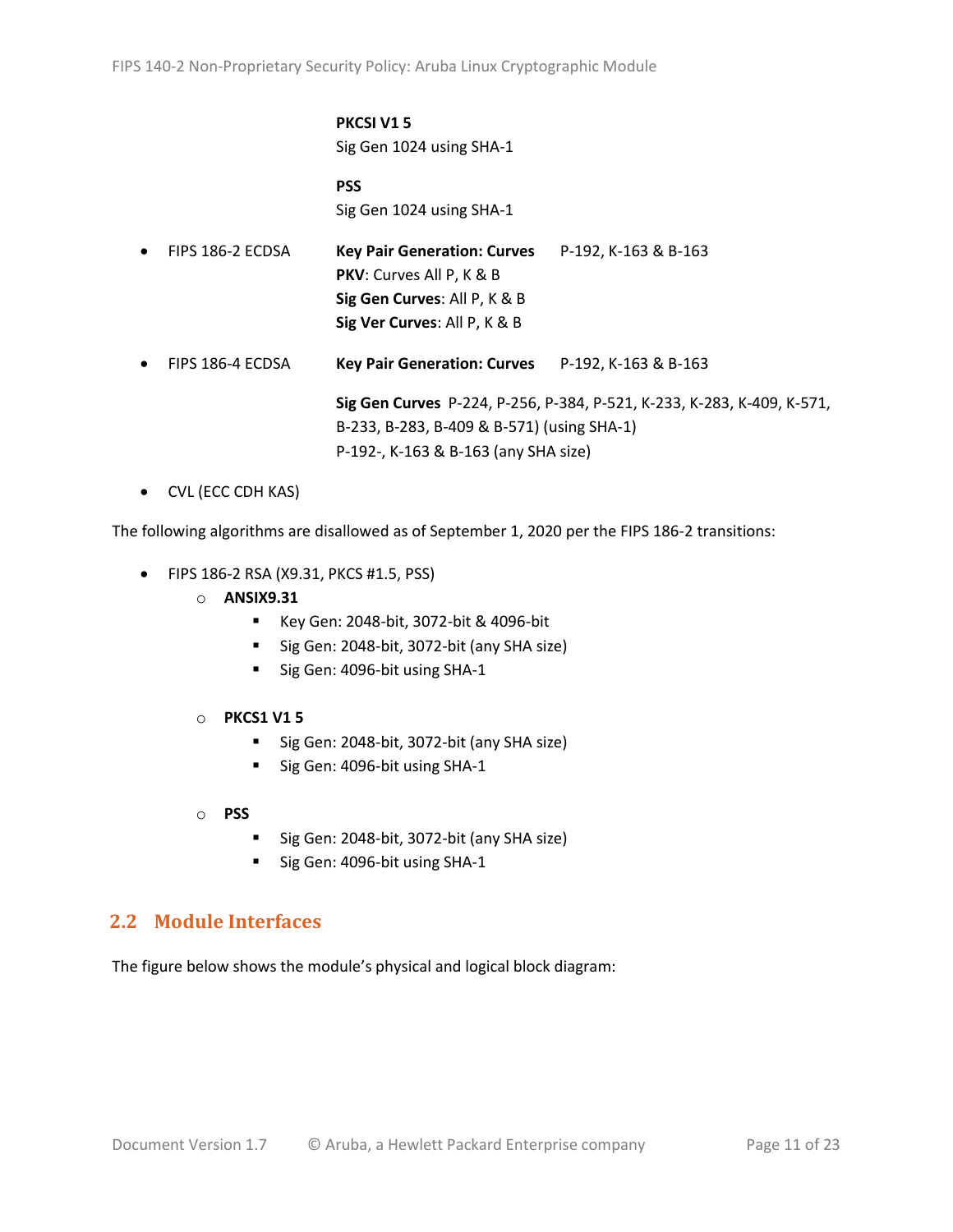

<span id="page-11-0"></span>**Figure 1 – Module Boundary and Interfaces Diagram**

The interfaces (ports) for the physical boundary include the computer keyboard port, mouse port, network port, USB ports, display and power plug. When operational, the module does not transmit any information across these physical ports because it is a software cryptographic module. Therefore, the module's interfaces are purely logical and are provided through the Application Programming Interface (API) that a calling daemon can operate. The logical interfaces expose services that applications directly call, and the API provides functions that may be called by a referencing application (see Sectio[n 2.3](#page-12-0) – [Roles, Services, and Authentication](#page-12-0) for the list of available functions). The module distinguishes between logical interfaces by logically separating the information according to the defined API.

The API provided by the module is mapped onto the FIPS 140-2 logical interfaces: data input, data output, control input, and status output. Each of the FIPS 140-2 logical interfaces relates to the module's callable interface, as follows:

| <b>FIPS 140-2 Interface</b> | Logical Interface                | <b>Module Physical Interface</b> |  |
|-----------------------------|----------------------------------|----------------------------------|--|
| Data Input                  | Input parameters of API function | Network Interface                |  |
|                             | calls                            |                                  |  |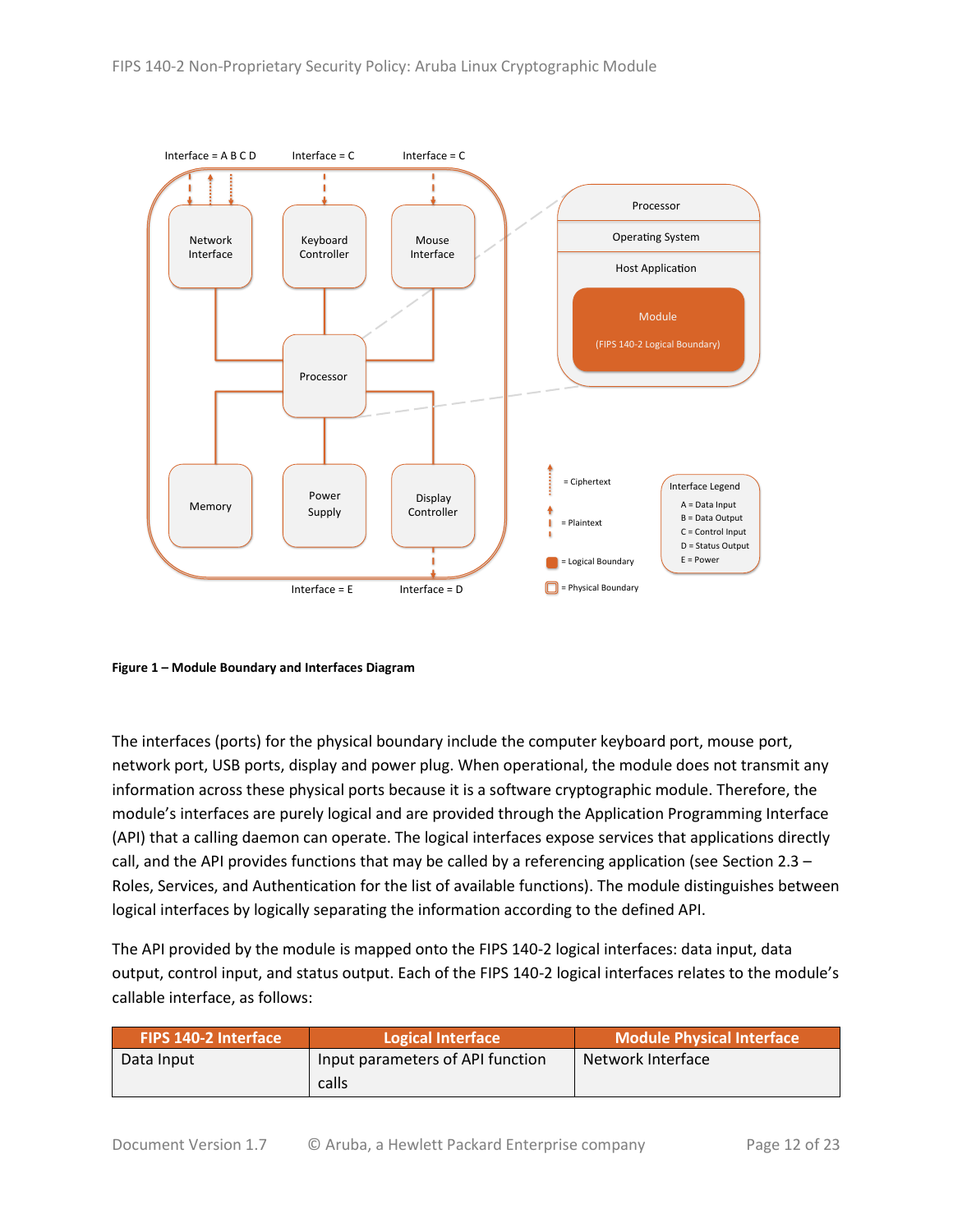| Data Output          | Output parameters of API function | Network Interface         |
|----------------------|-----------------------------------|---------------------------|
|                      | calls                             |                           |
| Control Input        | <b>API function calls</b>         | Keyboard Interface, Mouse |
|                      |                                   | Interface                 |
| <b>Status Output</b> | For FIPS mode, function calls     | <b>Display Controller</b> |
|                      | returning status information and  |                           |
|                      | return codes provided by API      |                           |
|                      | function calls.                   |                           |
| Power                | <b>None</b>                       | Power Supply              |

#### **Table 4 – Logical Interface / Physical Interface Mapping**

As shown in Figure 1 – [Module Boundary and Interfaces Diagram](#page-11-0) and Table 5 – Module [Services, Roles,](#page-13-3) [and Descriptions,](#page-13-3) the output data path is provided by the data interfaces and is logically disconnected from processes performing key generation or zeroization. No key information will be output through the data output interface when the module zeroizes keys.

## <span id="page-12-0"></span>**2.3 Roles, Services, and Authentication**

The module supports a Crypto Officer and a User role. The module does not support a Maintenance role. The User and Crypto-Officer roles are implicitly assumed by the entity accessing services implemented by the Module.

### <span id="page-12-1"></span>**2.3.1 Operator Services and Descriptions**

The module supports services that are available to users in the various roles. All of the services are described in detail in the module's user documentation. The following table shows the services available to the various roles and the access to cryptographic keys and CSPs resulting from services:

| <b>Service</b>        | <b>Roles</b> | <b>CSP</b> / Algorithm                  | <b>Permission</b>  |
|-----------------------|--------------|-----------------------------------------|--------------------|
| Module initialization | Crypto       | None                                    | CO:                |
|                       | Officer      |                                         | execute            |
|                       |              |                                         |                    |
| Symmetric             | User         | AES Key, Triple-DES Key                 | User:              |
| encryption/decryption |              |                                         | read/write/execute |
| Digital signature     | <b>User</b>  | RSA Private Key, DSA Private Key, ECDSA | User:              |
| generation            |              | Private Key                             | read/write/execute |
| Digital Signature     | User         | RSA Public Key, DSA Public Key, ECDSA   | User:              |
| verification          |              | Public Key                              | read/write/execute |
| Symmetric key         | User         | AES Key, Triple-DES Key                 | User:              |
| generation            |              |                                         | read/write/execute |
| Asymmetric key        | User         | DSA Private Key, ECDSA Private Key      | User:              |
| generation            |              |                                         | read/write/execute |
| Keyed Hash (HMAC)     | User         | <b>HMAC Key</b>                         | User:              |
|                       |              | HMAC SHA-1, HMAC SHA-224, HMAC SHA-     | read/write/execute |
|                       |              | 256, HMAC SHA-384, HMAC SHA-512         |                    |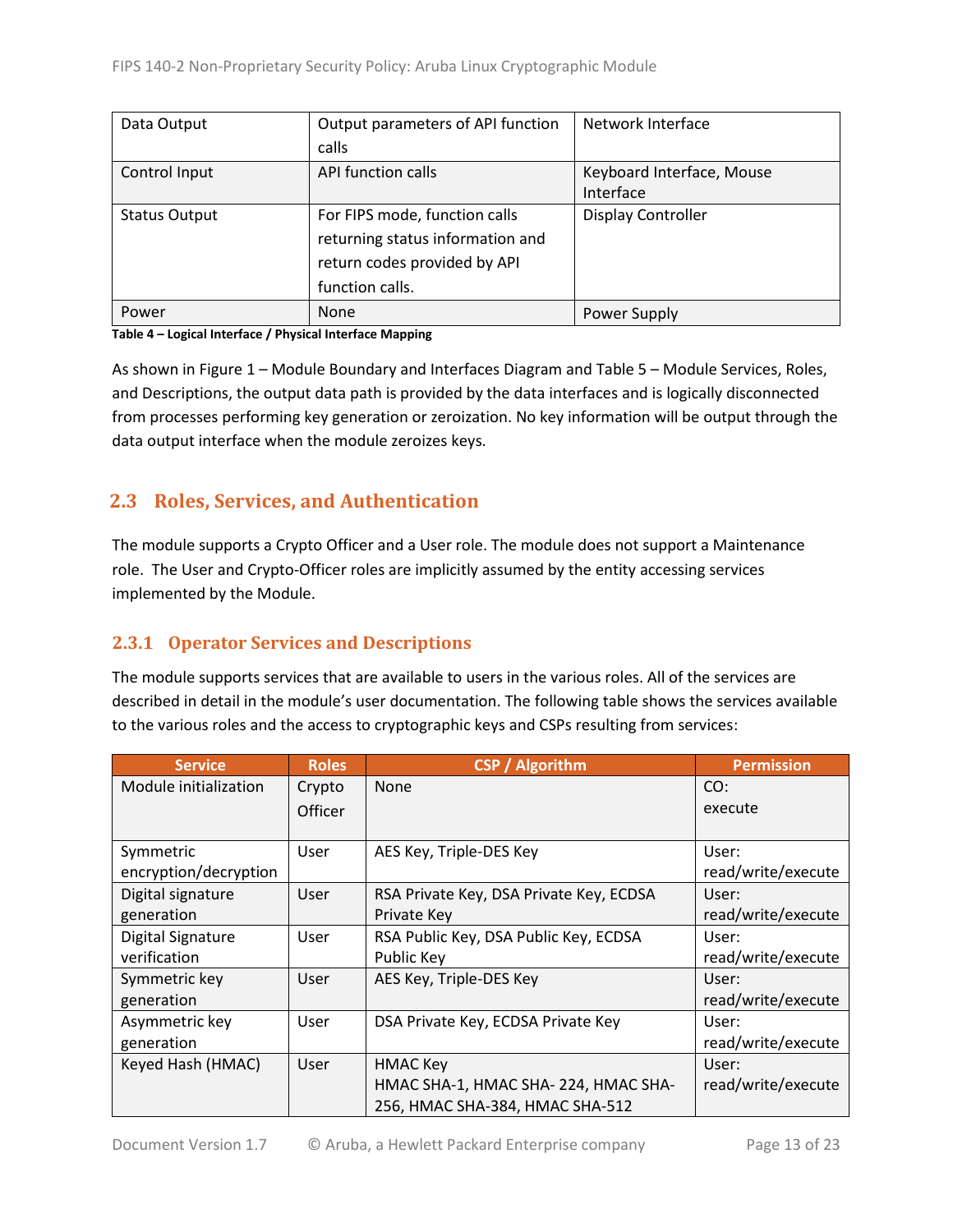| Message digest (SHS) | User    | SHA-1, SHA-224, SHA-256, SHA-384, SHA- | User:              |
|----------------------|---------|----------------------------------------|--------------------|
|                      |         | 512                                    | read/write/execute |
| Random number        | User    | DRBG Internal State, DRBG Entropy      | User:              |
| generation           |         |                                        | read/write/execute |
| Show status          | Crypto  | None                                   | User and CO:       |
|                      | Officer |                                        | execute            |
|                      | User    |                                        |                    |
| Self test            | User    | None                                   | User:              |
|                      |         |                                        | read/execute       |
| Zeroize              | Crypto  | All CSPs                               | CO:                |
|                      | Officer |                                        | read/write/execute |
|                      | User    |                                        |                    |

<span id="page-13-3"></span>**Table 5 – Module Services, Roles, and Descriptions**

The operator is required to review the sections Approved Cryptographic Algorithms, Non-Approved Cryptographic Algorithms, and Guidance and Secure Operation to ensure only approved algorithms are used.

## <span id="page-13-0"></span>**2.3.2 Operator Authentication**

As required by FIPS 140-2, there are two roles (a Crypto Officer role and User role) in the module that operators may assume. As allowed by Level 1, the module does not support authentication to access services. As such, there are no applicable authentication policies. Access control policies are implicitly defined by the services available to the roles as specified in Table 5 – Module [Services, Roles,](#page-13-3) and [Descriptions.](#page-13-3)

# <span id="page-13-1"></span>**2.4 Physical Security**

This section of requirements does not apply to this module. The module is a software-only module and does not implement any physical security mechanisms.

# <span id="page-13-2"></span>**2.5 Operational Environment**

The module operates on a general purpose computer (GPC) running a general purpose operating system (GPOS). For FIPS purposes, the module is running on this operating system in single user mode and does not require any additional configuration to meet the FIPS requirements.

| <b>Platform</b>   | <b>Operating System</b>      | CPU(s)   |
|-------------------|------------------------------|----------|
| Dell Optiplex 755 | CentOS 6.3                   | Intel i7 |
| Dell Optiplex 755 | Red Hat Enterprise Linux 6.3 | Intel i7 |
| Dell Optiplex 755 | SUSE Linux Enterprise 11 SP2 | Intel i7 |

The module was tested on the following platforms:

#### **Table 6 – Tested Environments**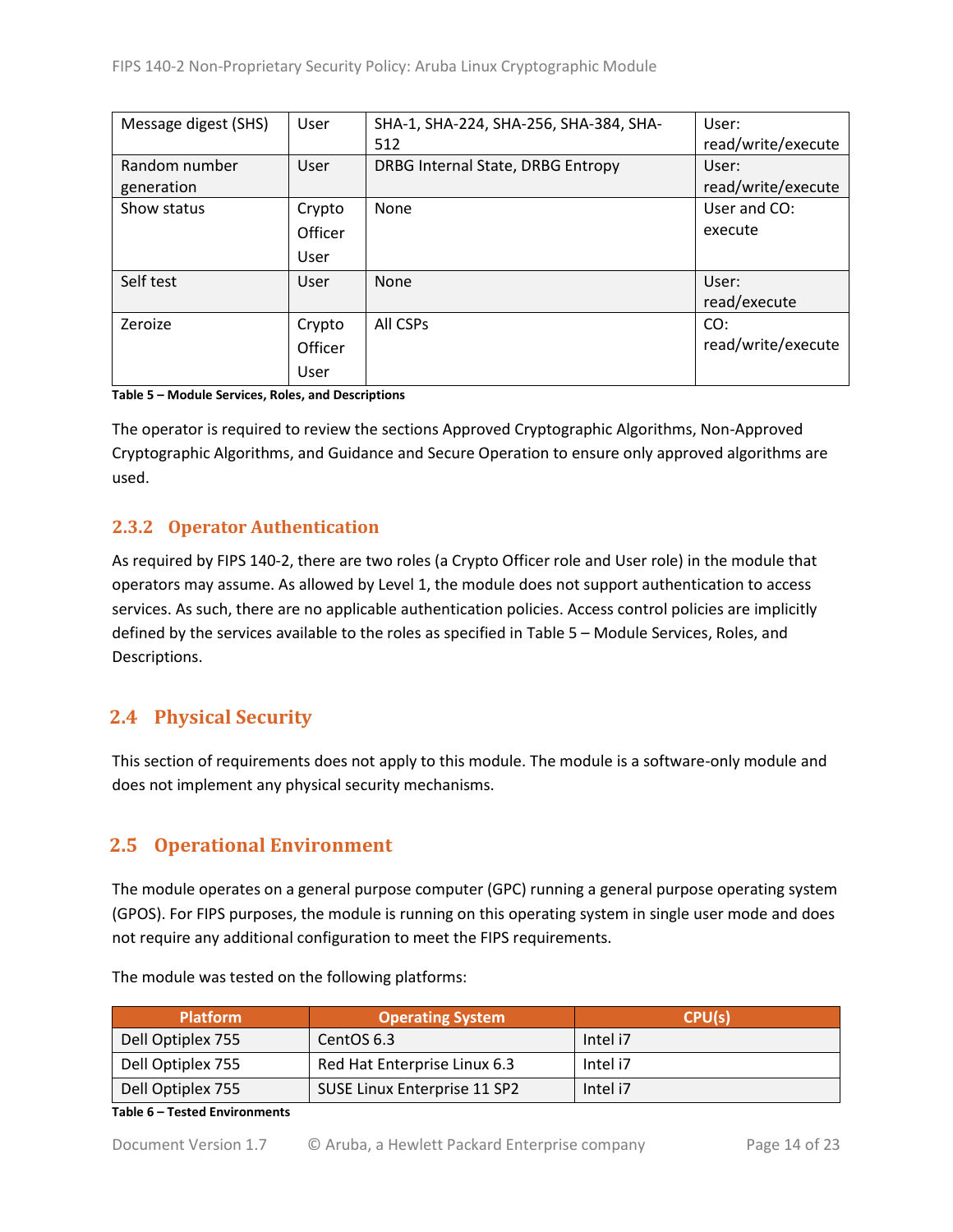The cryptographic module is also supported on the following operating environments for which operational testing and algorithm testing was not performed:

• CentOS 7

Compliance is maintained for other versions of the respective operating system family where the binary is unchanged. No claim can be made as to the correct operation of the module or the security strengths of the generated keys when ported to an operational environment which is not listed on the validation certificate.

The GPC(s) used during testing met Federal Communications Commission (FCC) FCC Electromagnetic Interference (EMI) and Electromagnetic Compatibility (EMC) requirements for business use as defined by 47 Code of Federal Regulations, Part15, Subpart B. FIPS 140-2 validation compliance is maintained when the module is operated on other versions of the GPOS running in single user mode, assuming that the requirements outlined in NIST IG G.5 are met.

# <span id="page-14-0"></span>**2.6 Cryptographic Key Management**

| <b>Keys and CSPs</b> | <b>Storage</b><br><b>Locations</b> | <b>Storage</b><br><b>Method</b> | <b>Input</b><br><b>Method</b> | <b>Output</b><br><b>Method</b> | <b>Zeroization</b> | <b>Access</b> |
|----------------------|------------------------------------|---------------------------------|-------------------------------|--------------------------------|--------------------|---------------|
| AES Key (128,        | <b>RAM</b>                         | Plaintext                       | API call                      | None                           | power cycle        | CO: RWD       |
| 192, 256 bits)       |                                    |                                 | parameter                     |                                | cleanse()          |               |
|                      |                                    |                                 |                               |                                |                    | U: RWD        |
| Encrypt/Decrypt      |                                    |                                 |                               |                                |                    |               |
| operations           |                                    |                                 |                               |                                |                    |               |
| Used to generate     |                                    |                                 |                               |                                |                    |               |
| and verify MACs      |                                    |                                 |                               |                                |                    |               |
| with AES as part     |                                    |                                 |                               |                                |                    |               |
| of the CMAC          |                                    |                                 |                               |                                |                    |               |
| algorithm.           |                                    |                                 |                               |                                |                    |               |
| Triple-DES Key       | <b>RAM</b>                         | Plaintext                       | API call                      | None                           | power cycle        | CO: RWD       |
| $(168 \text{ bits})$ |                                    |                                 | parameter                     |                                | cleanse()          |               |
|                      |                                    |                                 |                               |                                |                    | U: RWD        |
| Used for             |                                    |                                 |                               |                                |                    |               |
| Encrypt/Decrypt      |                                    |                                 |                               |                                |                    |               |
| operations.          |                                    |                                 |                               |                                |                    |               |
| Used for             |                                    |                                 |                               |                                |                    |               |
| generating and       |                                    |                                 |                               |                                |                    |               |
| verifying MACs       |                                    |                                 |                               |                                |                    |               |
| with Triple-DES      |                                    |                                 |                               |                                |                    |               |
| as part of the       |                                    |                                 |                               |                                |                    |               |
| CMAC algorithm.      |                                    |                                 |                               |                                |                    |               |

The table below provides a complete list of Critical Security Parameters used within the module: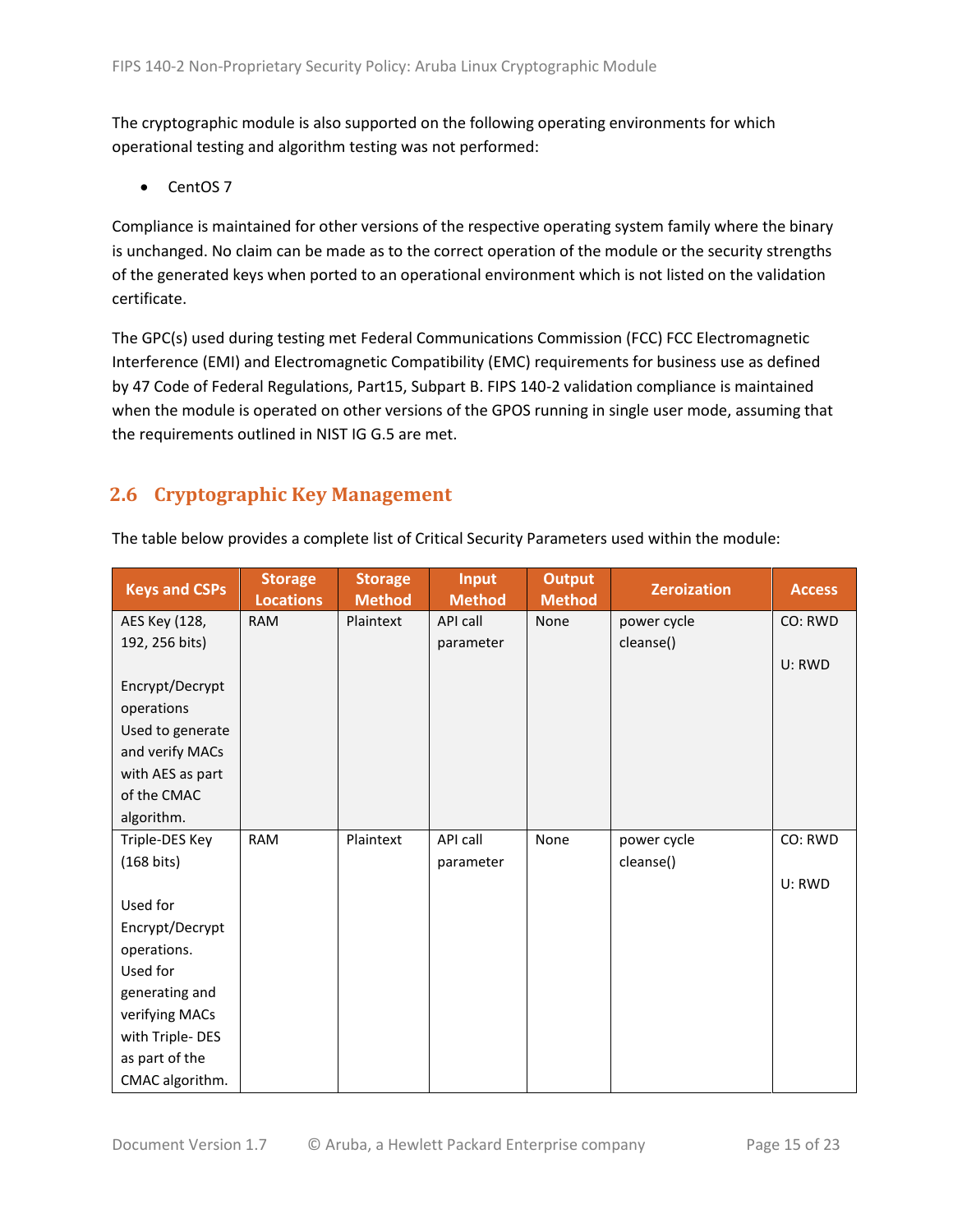| <b>Keys and CSPs</b>                  | <b>Storage</b><br><b>Locations</b> | <b>Storage</b><br><b>Method</b> | <b>Input</b><br><b>Method</b> | <b>Output</b><br><b>Method</b> | <b>Zeroization</b> | <b>Access</b> |
|---------------------------------------|------------------------------------|---------------------------------|-------------------------------|--------------------------------|--------------------|---------------|
| RSA Public Key                        | <b>RAM</b>                         | Plaintext                       | API call                      | API call                       | power cycle        | CO: RWD       |
| (1024, 1536,                          |                                    |                                 | parameter                     | parameter                      | cleanse()          |               |
| 2048, 3072, 4096                      |                                    |                                 |                               |                                |                    | U: RWD        |
| bits)                                 |                                    |                                 |                               |                                |                    |               |
|                                       |                                    |                                 |                               |                                |                    |               |
| <b>RSA</b>                            |                                    |                                 |                               |                                |                    |               |
| public/private                        |                                    |                                 |                               |                                |                    |               |
| keys used to sign                     |                                    |                                 |                               |                                |                    |               |
| and verify data.                      |                                    |                                 |                               |                                |                    |               |
| RSA Private Key                       | <b>RAM</b>                         | Plaintext                       | API call                      | API call                       | power cycle        | CO: RWD       |
| (2048, 3072,                          |                                    |                                 | parameter                     | parameter                      | cleanse()          | U: RWD        |
| 4096 bits)                            |                                    |                                 |                               |                                |                    |               |
| <b>RSA</b>                            |                                    |                                 |                               |                                |                    |               |
| public/private                        |                                    |                                 |                               |                                |                    |               |
| keys used to sign                     |                                    |                                 |                               |                                |                    |               |
| and verify data.                      |                                    |                                 |                               |                                |                    |               |
| <b>DSA Public Key</b>                 | <b>RAM</b>                         | Plaintext                       | <b>API call</b>               | API call                       | power cycle        | CO: RWD       |
| (1024, 2048, and                      |                                    |                                 | parameter                     | parameter                      | cleanse()          |               |
| 3072 bits)                            |                                    |                                 |                               |                                |                    | U: RWD        |
|                                       |                                    |                                 |                               |                                |                    |               |
| <b>DSA</b>                            |                                    |                                 |                               |                                |                    |               |
| public/private                        |                                    |                                 |                               |                                |                    |               |
| keys used to sign<br>and verify data. |                                    |                                 |                               |                                |                    |               |
| DSA Private Key                       | <b>RAM</b>                         | Plaintext                       | API call                      | API call                       | power cycle        | CO: RWD       |
| (2048, and 3072                       |                                    |                                 | parameter                     | parameter                      | cleanse()          |               |
| bits)                                 |                                    |                                 |                               |                                |                    | U: RWD        |
|                                       |                                    |                                 |                               |                                |                    |               |
| <b>DSA</b>                            |                                    |                                 |                               |                                |                    |               |
| public/private                        |                                    |                                 |                               |                                |                    |               |
| keys used to sign                     |                                    |                                 |                               |                                |                    |               |
| and verify data.                      |                                    |                                 |                               |                                |                    |               |
| НМАС Кеу (≥ 112                       | <b>RAM</b>                         | Plaintext                       | API call                      | API call                       | power cycle        | CO: RWD       |
| bits)                                 |                                    |                                 | parameter                     | parameter                      | cleanse()          |               |
|                                       |                                    |                                 |                               |                                |                    | U: RWD        |
| HMAC keys used                        |                                    |                                 |                               |                                |                    |               |
| to generate and<br>verify MACs on     |                                    |                                 |                               |                                |                    |               |
| data.                                 |                                    |                                 |                               |                                |                    |               |
| <b>Integrity Key</b>                  | Module                             | Plaintext                       | None                          | None                           | None               | CO: RWD       |
|                                       | Binary                             |                                 |                               |                                |                    |               |
|                                       |                                    |                                 |                               |                                |                    | U: RWD        |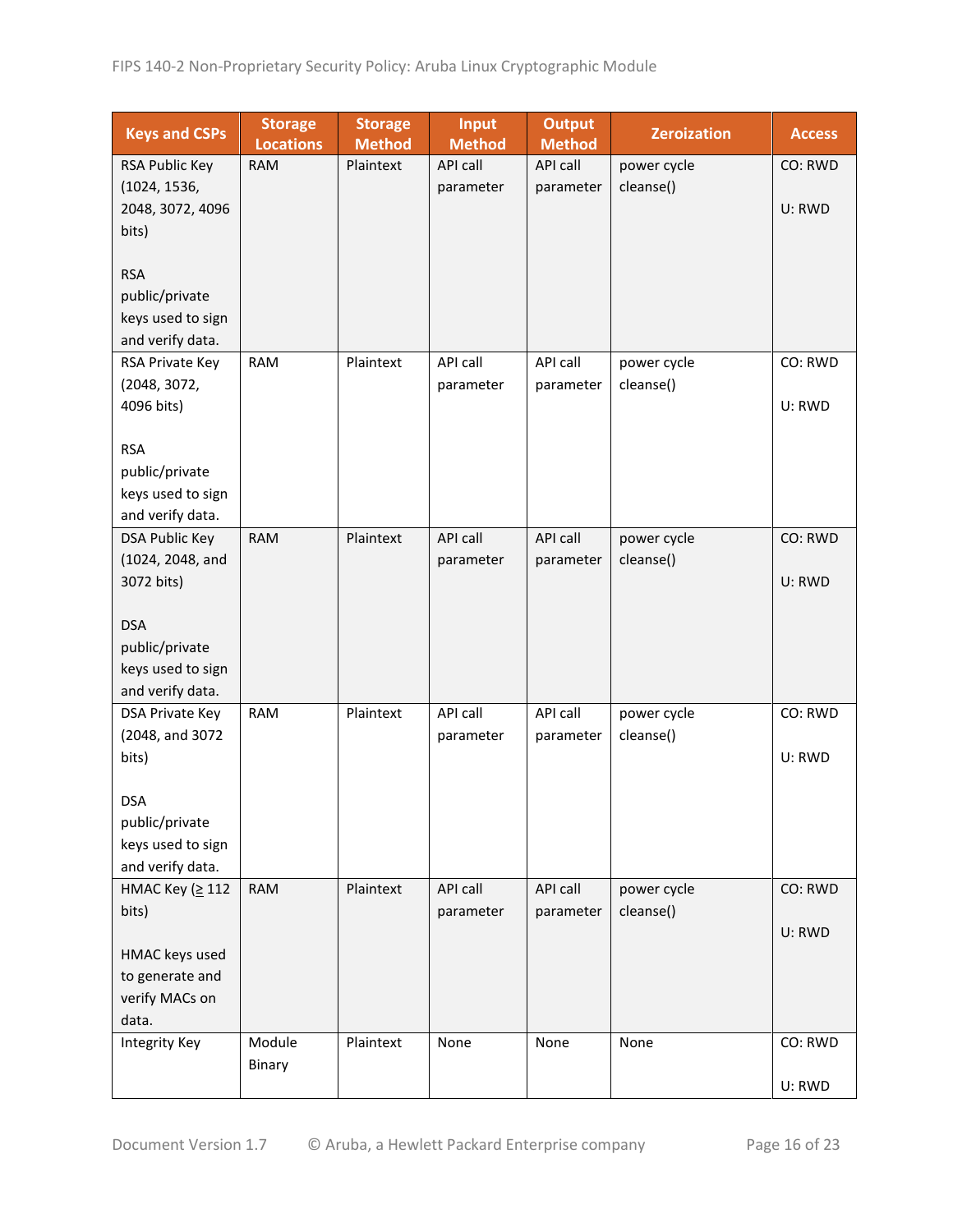| <b>Keys and CSPs</b>             | <b>Storage</b><br><b>Locations</b> | <b>Storage</b><br><b>Method</b> | <b>Input</b><br><b>Method</b> | <b>Output</b><br><b>Method</b> | <b>Zeroization</b> | <b>Access</b> |
|----------------------------------|------------------------------------|---------------------------------|-------------------------------|--------------------------------|--------------------|---------------|
| <b>ECDSA Private</b>             | <b>RAM</b>                         | Plaintext                       | API call                      | API call                       | power cycle        | CO: RWD       |
| Key (PKG: Curves                 |                                    |                                 | parameter                     | parameter                      | cleanse()          |               |
| (P-224, P-256, P-                |                                    |                                 |                               |                                |                    | U: RWD        |
| 384, P-521, K-                   |                                    |                                 |                               |                                |                    |               |
| 233, K-283, K-                   |                                    |                                 |                               |                                |                    |               |
| 409, K-571, B-                   |                                    |                                 |                               |                                |                    |               |
| 233, B-283, B-                   |                                    |                                 |                               |                                |                    |               |
| 409 & B-571)                     |                                    |                                 |                               |                                |                    |               |
| PKV: Curves All                  |                                    |                                 |                               |                                |                    |               |
| P, K & B)                        |                                    |                                 |                               |                                |                    |               |
|                                  |                                    |                                 |                               |                                |                    |               |
| <b>ECDSA</b>                     |                                    |                                 |                               |                                |                    |               |
| public/private                   |                                    |                                 |                               |                                |                    |               |
| keys used to sign                |                                    |                                 |                               |                                |                    |               |
| and verify data.                 |                                    |                                 |                               |                                |                    |               |
| <b>ECDSA Public Key</b>          | <b>RAM</b>                         | Plaintext                       | API call                      | API call                       | power cycle        | CO: RWD       |
| (PKG: Curves (P-                 |                                    |                                 | parameter                     | parameter                      | cleanse()          |               |
| 224, P-256, P-                   |                                    |                                 |                               |                                |                    | U: RWD        |
| 384, P-521, K-                   |                                    |                                 |                               |                                |                    |               |
| 233, K-283, K-                   |                                    |                                 |                               |                                |                    |               |
| 409, K-571, B-                   |                                    |                                 |                               |                                |                    |               |
| 233, B-283, B-                   |                                    |                                 |                               |                                |                    |               |
| 409 & B-571)                     |                                    |                                 |                               |                                |                    |               |
| PKV: Curves All                  |                                    |                                 |                               |                                |                    |               |
| P, K & B)                        |                                    |                                 |                               |                                |                    |               |
|                                  |                                    |                                 |                               |                                |                    |               |
| <b>ECDSA</b>                     |                                    |                                 |                               |                                |                    |               |
| public/private                   |                                    |                                 |                               |                                |                    |               |
| keys used to sign                |                                    |                                 |                               |                                |                    |               |
| and verify data.                 |                                    |                                 |                               |                                |                    |               |
| <b>DRBG Internal</b>             | <b>RAM</b>                         | Plaintext                       | None                          | None                           | power cycle        | CO: RWD       |
| state (V,C, Key                  |                                    |                                 |                               |                                | cleanse()          |               |
| value)                           |                                    |                                 |                               |                                |                    | U: RWD        |
|                                  |                                    |                                 |                               |                                |                    |               |
| V and key are<br>used as part of |                                    |                                 |                               |                                |                    |               |
| <b>HMAC and CTR</b>              |                                    |                                 |                               |                                |                    |               |
| DRBG process. V                  |                                    |                                 |                               |                                |                    |               |
| and C are used as                |                                    |                                 |                               |                                |                    |               |
| part of HASH                     |                                    |                                 |                               |                                |                    |               |
|                                  |                                    |                                 |                               |                                |                    |               |
| DRBG process.                    |                                    |                                 |                               |                                |                    |               |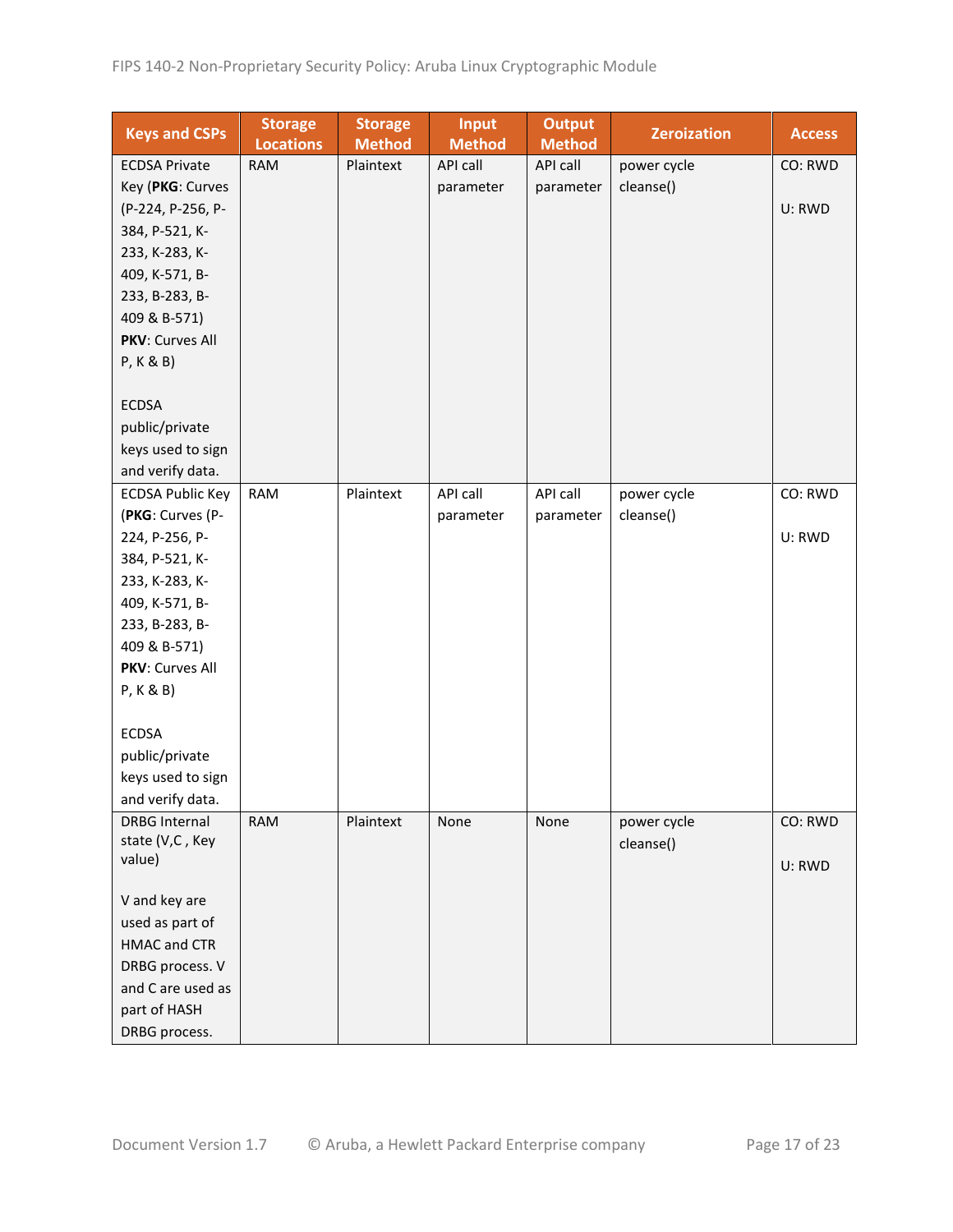| <b>Keys and CSPs</b> | <b>Storage</b><br><b>Locations</b> | <b>Storage</b><br><b>Method</b> | Input<br><b>Method</b> | <b>Output</b><br><b>Method</b> | <b>Zeroization</b> | <b>Access</b> |
|----------------------|------------------------------------|---------------------------------|------------------------|--------------------------------|--------------------|---------------|
| <b>DRBG Entropy</b>  | <b>RAM</b>                         | Plaintext                       | API call               | None                           | power cycle        | CO: RWD       |
|                      |                                    |                                 | parameter              |                                | cleanse()          |               |
| Entropy input        |                                    |                                 |                        |                                |                    | U: RWD        |
| strings used as      |                                    |                                 |                        |                                |                    |               |
| part of the DRBG     |                                    |                                 |                        |                                |                    |               |
| process.             |                                    |                                 |                        |                                |                    |               |

 $R = Read$  W = Write D = Delete

#### **Table 7 – Module Keys/CSPs**

*Please note that keys can be generated by the module for the services that require those keys, but the keys will always be input via an API call.*

The application that uses the module is responsible for appropriate destruction and zeroization of the key material. The module provides functions for key allocation and destruction which overwrite the memory that is occupied by the key information with zeros before it is deallocated.

#### <span id="page-17-0"></span>**2.6.1 Random Number Generation**

The module uses SP800-90A DRBGs for creation of asymmetric and symmetric keys.

The module accepts input from entropy sources external to the cryptographic boundary for use as seed material for the module's Approved DRBGs. The calling application of the module shall use entropy sources that meet the security strength required for the random bit generation mechanism as shown in NIST Special Publication 800-90A Table 2 (Hash\_DRBG, HMAC\_DRBG) and Table 3 (CTR\_DRBG). At a minimum, the entropy source shall provide at least 128-bits of entropy to the DRBG.

The module performs continual tests on the random numbers it uses to ensure that the seed input to the Approved DRBGs do not have the same value. The module also performs continual tests on the output of the Approved DRBGs to ensure that consecutive random numbers do not repeat.

In accordance with FIPS 140-2 IG D.12, the cryptographic module performs Cryptographic Key Generation (CKG) for asymmetric keys as per NIST SP 800-133rev2 (vendor affirmed). The resulting symmetric key or asymmetric seed is an unmodified output from a DRBG.

The AES GCM IV generation is in compliance with the RFC5288 and RFC5289 and shall only be used for the TLS protocol version 1.2 to be compliant with [FIPS140-2\_IG] IG A.5, provision 1 ("TLS protocol IV generation"); thus, the module is compliant with [SP800-52].

# <span id="page-17-1"></span>**2.6.2 Key/Critical Security Parameter (CSP) Authorized Access and Use by Role and Service/Function**

An authorized application as user (the User role) has access to all key data generated during the operation of the module.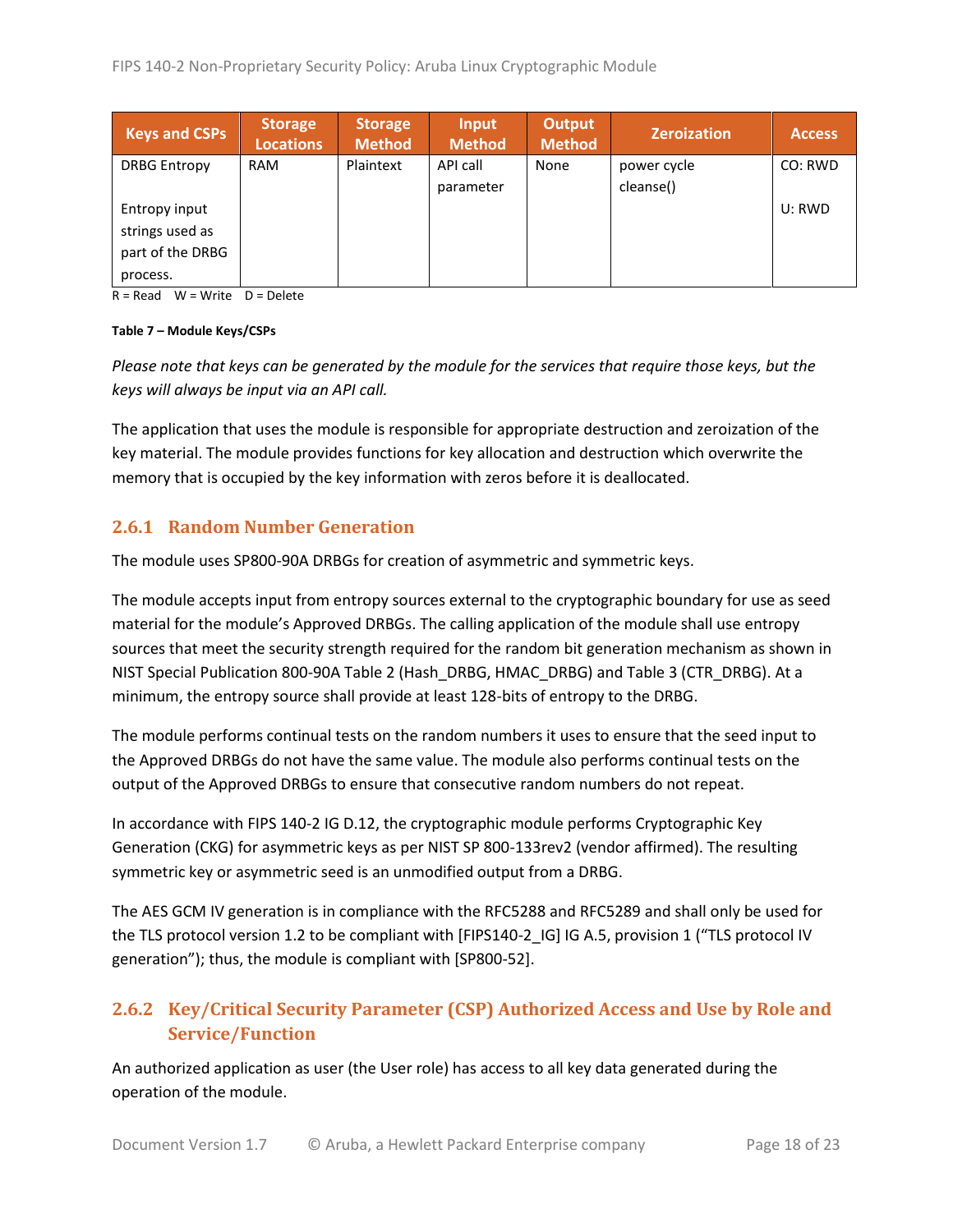### <span id="page-18-0"></span>**2.6.3 Key/CSP Storage**

Public and private keys are provided to the module by the calling process and are destroyed when released by the appropriate API function calls or during power cycle. The module does not perform persistent storage of keys.

### <span id="page-18-1"></span>**2.6.4 Key/CSP Zeroization**

The application is responsible for calling the appropriate destruction functions from the API. The destruction functions then overwrite the memory occupied by keys with zeros and deallocates the memory. This occurs during process termination / power cycle. Keys are immediately zeroized upon deallocation, which sufficiently protects the CSPs from compromise.

## <span id="page-18-2"></span>**2.7 Self-Tests**

FIPS 140-2 requires that the module perform self tests to ensure the integrity of the module and the correctness of the cryptographic functionality at start up. In addition some functions require continuous verification of function, such as the random number generator. All of these tests are listed and described in this section. In the event of a self-test error, the module will log the error and will halt. The module must be initialized into memory to resume function.

The following sections discuss the module's self-tests in more detail.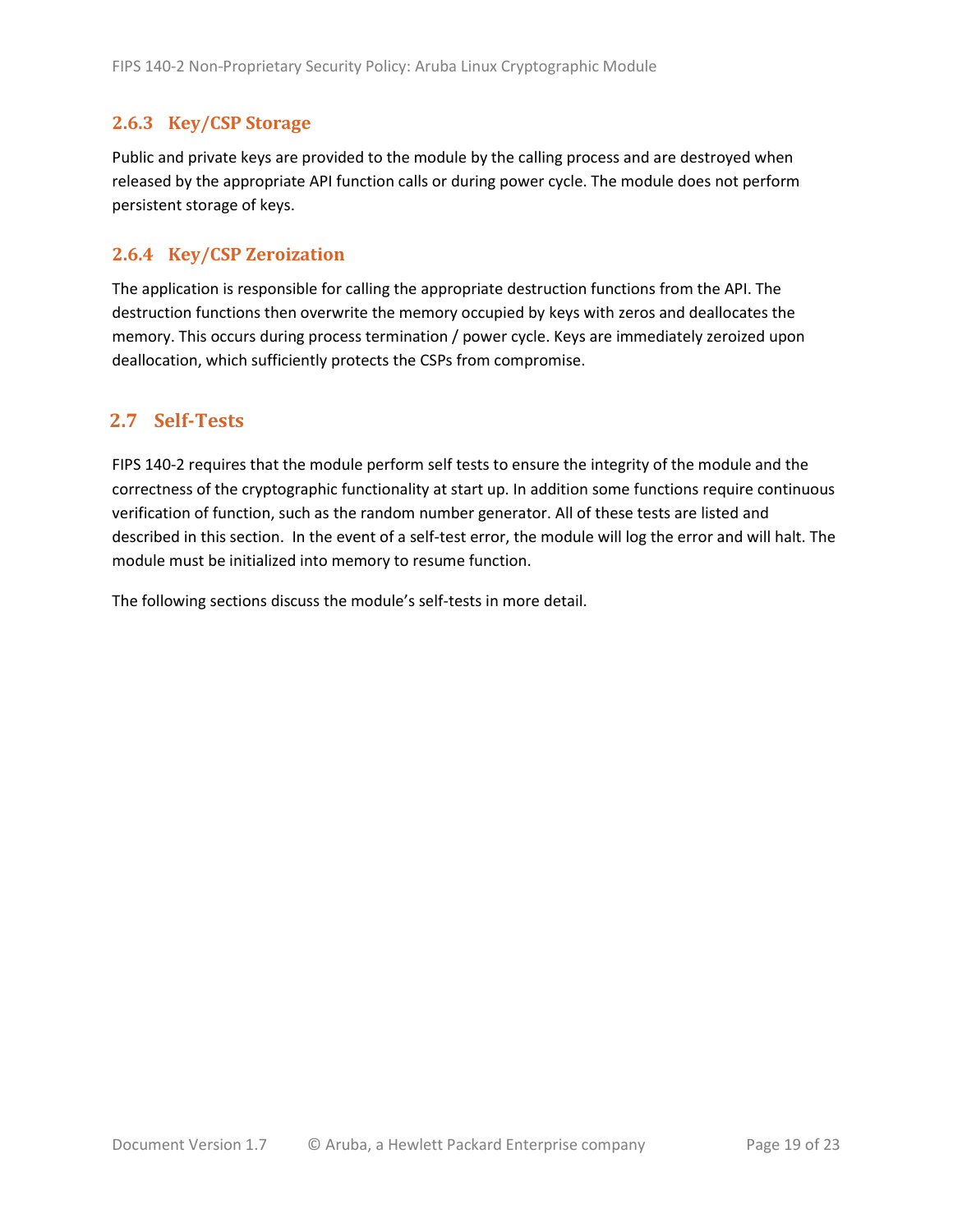## <span id="page-19-0"></span>**2.7.1 Power-On Self-Tests**

Power-on self-tests are executed automatically when the module is loaded into memory. The module verifies the integrity of the runtime executable using a HMAC-SHA1 digest computed at build time. If the fingerprints match, the power-up self-tests are then performed. If the power-up self-test is successful, a flag is set to place the module in FIPS mode (the operator is still required to follow the guidance in Section 3 to ensure the module is running in FIPS-approved mode of operation).

| <b>TYPE</b>                     | <b>DETAIL</b>                                            |
|---------------------------------|----------------------------------------------------------|
| Software Integrity Check        | HMAC-SHA1 on all module components<br>$\bullet$          |
| Known Answer Tests <sup>1</sup> | AES ECB mode encrypt/decrypt 128-bit key length          |
|                                 | AES CCM mode encrypt/decrypt 192-bit key length          |
|                                 | AES GCM mode encrypt/decrypt 256-bit key length          |
|                                 | AES CMAC CBC mode, encrypt/decrypt with 128,             |
|                                 | 192, 256-bit key lengths                                 |
|                                 | $SHA-1$                                                  |
|                                 | HMAC-SHA1                                                |
|                                 | HMAC-SHA224                                              |
|                                 | HMAC-SHA256                                              |
|                                 | HMAC-SHA384                                              |
|                                 | HMAC-SHA512                                              |
|                                 | RSA sign/verify using 2048 bit key, SHA-256, PKCS#1      |
|                                 | SP 800-90A DRBG (Hash DRBG, HMAC DRBG,                   |
|                                 | CTR DRBG)                                                |
|                                 | Triple-DES ECB mode encrypt/decrypt 3-key                |
|                                 | Triple-DES CMAC CBC mode generate/verify 3-key           |
| Pair-wise Consistency Tests     | DSA sign/verify using 2048 bit key, SHA-384<br>$\bullet$ |
|                                 | ECDSA keygen/sign/verify using P-224, K-233 and          |
|                                 | <b>SHA512</b>                                            |
|                                 | RSA (legacy test)                                        |

**Table 8 – Power-On Self-Tests**

Input, output, and cryptographic functions cannot be performed while the Module is in a self-test or error state because the module is single-threaded and will not return to the calling application until the power-up self tests are complete. If the power-up self tests fail, subsequent calls to the module will also fail - thus no further cryptographic operations are possible.

The Module performs power-up self-tests automatically during loading of the module by making use of default entry point (DEP) and no operator intervention is required.

<sup>1</sup> Note that all SHA-X KATs are tested as part of the respective HMAC SHA-X KAT. SHA-1 is also tested independently.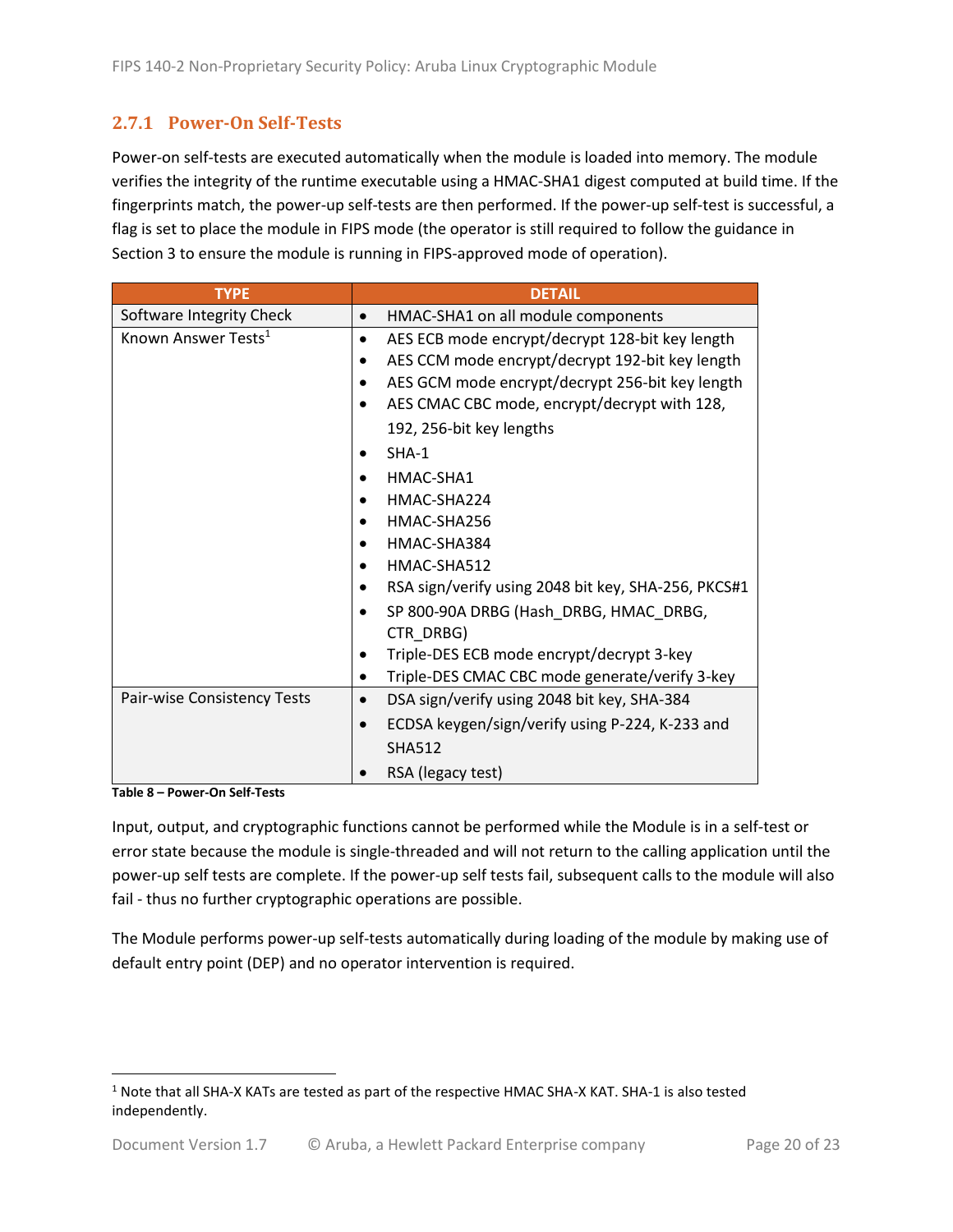## <span id="page-20-0"></span>**2.7.2 Conditional Self-Tests**

The module implements the following conditional self-tests upon key generation, or random number generation (respectively):

| <b>TYPE</b>                 | <b>DETAIL</b>                                                                                         |
|-----------------------------|-------------------------------------------------------------------------------------------------------|
| Pair-wise Consistency Tests | <b>DSA</b>                                                                                            |
|                             | RSA (legacy test not run in FIPS mode)                                                                |
|                             | <b>ECDSA</b><br>$\bullet$                                                                             |
| <b>Continuous RNG Tests</b> | Performed on all Approved DRBGs, the non-<br>approved X9.31 RNG, and the non-approved<br>DUAL EC DRBG |
|                             | Please note the DRBG is Tested as required by<br>[SP800-90A] Section 11                               |

**Table 9 – Conditional Self-Tests**

## <span id="page-20-1"></span>**2.7.3 Cryptographic Function**

The module verifies the integrity of the runtime executable using a HMAC-SHA1 digest which is computed at build time. If this computed HMAC-SHA1 digest matches the stored, known digest, then the power-up self-test (consisting of the algorithm-specific Pairwise Consistency and Known Answer tests) is performed. If any component of the power-up self-test fails, an internal global error flag is set to prevent subsequent invocation of any cryptographic function calls. Any such power-up self test failure is a hard error that can only be recovered by reinstalling the module<sup>2</sup>. The power-up self-tests may be performed at any time by reloading the module.

No operator intervention is required during the running of the self-tests.

## <span id="page-20-2"></span>**2.8 Mitigation of Other Attacks**

The Module does not contain additional security mechanisms beyond the requirements for FIPS 140-2 Level 1 cryptographic modules.

 $2$  The initialization function could be re-invoked but such re-invocation does not provide a means from recovering from an integrity test or known answer test failure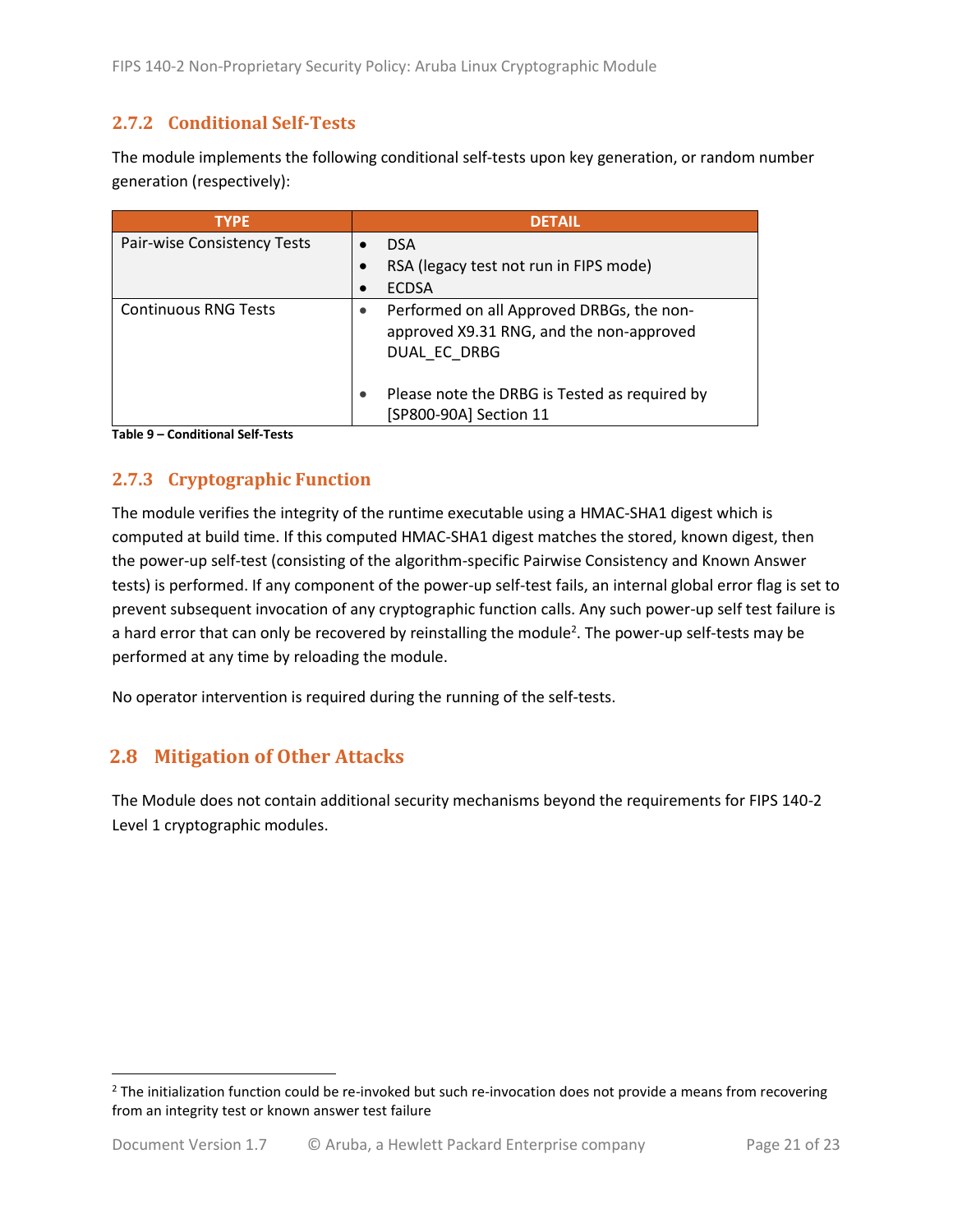# <span id="page-21-0"></span>**3 Guidance and Secure Operation**

## <span id="page-21-1"></span>**3.1 Crypto Officer Guidance**

#### <span id="page-21-2"></span>**3.1.1 Software Installation**

The module is provided directly to solution developers and is not available for direct download to the general public. The module and its host application are to be installed on an operating system specified in Section [2.5](#page-13-2) or one where portability is maintained.

#### <span id="page-21-3"></span>**3.1.2 Additional Rules of Operation**

- 1. The writable memory areas of the module (data and stack segments) are accessible only by the application so that the operating system is in "single user" mode, i.e. only the application has access to that instance of the module.
- 2. The operating system is responsible for multitasking operations so that other processes cannot access the address space of the process containing the module.

### <span id="page-21-4"></span>**3.2 User Guidance**

#### <span id="page-21-5"></span>**3.2.1 General Guidance**

The module is not distributed as a standalone library and is only used in conjunction with the solution.

The end user of the operating system is also responsible for zeroizing CSPs via wipe/secure delete procedures.

If the module power is lost and restored, the calling application must ensure that any AES-GCM keys used for encryption or decryption are redistributed.

The counter portion of the IV is set by the module within its cryptographic boundary. When the IV exhausts the maximum number of possible values for a given session key, the first party to encounter this condition shall trigger a handshake to establish a new encryption key in accordance with RFC 5246.

The AES GCM IV generation is in compliance with the RFC5288 and RFC5289 and shall only be used for the TLS protocol version 1.2 to be compliant with [FIPS140-2 IG] IG A.5, provision 1 ("TLS protocol IV generation"); thus, the module is compliant with [SP800-52].

In the event the nonce\_explicit part of the IV exhausts the maximum number of possible values for a given session key, either party (the client or the server) that encounters this condition shall trigger a handshake to establish a new encryption key.